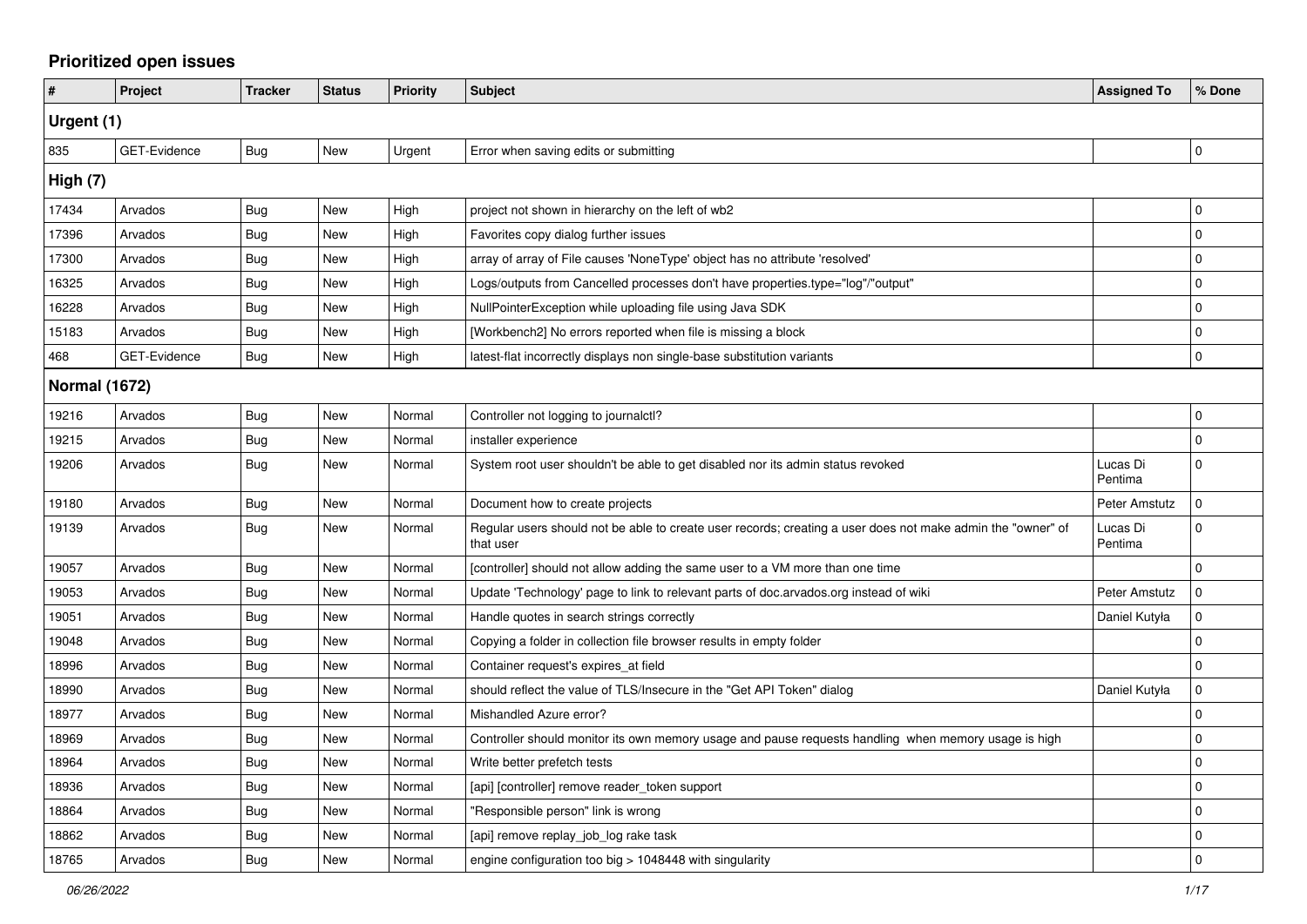| $\sharp$ | Project                | <b>Tracker</b> | <b>Status</b> | <b>Priority</b> | <b>Subject</b>                                                                           | <b>Assigned To</b>  | % Done         |
|----------|------------------------|----------------|---------------|-----------------|------------------------------------------------------------------------------------------|---------------------|----------------|
| 18762    | Arvados                | Bug            | New           | Normal          | rails background tasks scaling issues                                                    |                     | 0              |
| 18724    | Arvados                | Bug            | New           | Normal          | Collection file_names should contain full paths for substring matching                   |                     | $\overline{0}$ |
| 18697    | Arvados Workbench      | Bug            | New           | Normal          | Cypress tests for federated scenarios                                                    | Lucas Di<br>Pentima | $\mathbf 0$    |
| 18671    | Arvados                | Bug            | New           | Normal          | [go sdk] update documentation                                                            |                     | $\overline{0}$ |
| 18618    | Arvados                | Bug            | New           | Normal          | Reusing workflows/steps is too slow                                                      |                     | $\overline{0}$ |
| 18587    | Arvados Workbench<br>2 | Bug            | New           | Normal          | "Copy selected into collection" incorrect behavior                                       | Lucas Di<br>Pentima | $\overline{0}$ |
| 18586    | Arvados                | Bug            | New           | Normal          | Remove docs/code for unsupported AsyncPermissionsUpdateInterval                          |                     | $\overline{0}$ |
| 18563    | Arvados                | Bug            | New           | Normal          | [config] simplify/streamline InternalURLs/ExternalURL situation                          |                     | $\overline{0}$ |
| 18501    | Arvados                | Bug            | New           | Normal          | Add option in ARV GUI to open link in new tab                                            |                     | $\overline{0}$ |
| 18500    | Arvados                | Bug            | New           | Normal          | Arvados CV for "Study Type" property not active                                          |                     | $\overline{0}$ |
| 18499    | Arvados                | Bug            | New           | Normal          | Advanced Dialog on collections shows the manifest_text as null                           |                     | $\mathbf 0$    |
| 18498    | Arvados                | Bug            | New           | Normal          | WB2 collection UUID in project URL shows blank page                                      |                     | $\mathbf 0$    |
| 18486    | Arvados                | Bug            | <b>New</b>    | Normal          | Docker containers are always removed                                                     |                     | $\overline{0}$ |
| 18481    | Arvados                | Bug            | New           | Normal          | Workbench allows setting values with leading and trailing whitespace in property values  |                     | $\mathbf 0$    |
| 18393    | Arvados                | Bug            | New           | Normal          | [workbench2] forces relogin on every new window/tab                                      |                     | $\overline{0}$ |
| 18385    | Arvados                | Bug            | New           | Normal          | arvados-server config-dump   arvados-server config-check -config=- spurious warnings     |                     | $\overline{0}$ |
| 18371    | Arvados Workbench      | Bug            | New           | Normal          | Handle unreachable API server better on startup                                          |                     | $\Omega$       |
| 18345    | Arvados                | Bug            | New           | Normal          | Activity script crash                                                                    |                     | $\overline{0}$ |
| 18334    | Arvados                | Bug            | New           | Normal          | Accept release info changes in docker recipes                                            |                     | $\overline{0}$ |
| 18311    | Arvados                | Bug            | New           | Normal          | [cwl] test 221 in the 1.2 conformance suite is failing on singularity                    | Peter Amstutz       | $\mathbf 0$    |
| 18292    | Arvados                | Bug            | New           | Normal          | [cleanup] remove AssignNodeHostname from the configuration. Also from the documentation. |                     | $\overline{0}$ |
| 18280    | Arvados                | Bug            | New           | Normal          | Advanced Search in ARV PROD GUI non-functional                                           |                     | $\overline{0}$ |
| 18279    | Arvados                | Bug            | New           | Normal          | Data Collection page on 2.3.0 rc2                                                        |                     | $\mathbf 0$    |
| 18278    | Arvados                | Bug            | New           | Normal          | [k8s] start using an ingress                                                             | Ward<br>Vandewege   | $\mathbf 0$    |
| 18266    | Arvados                | Bug            | New           | Normal          | Turn manual testing plan for WB2 into tickets to write cypress tests                     |                     | 0              |
| 18262    | Arvados                | <b>Bug</b>     | New           | Normal          | [crunch-run] handle out-of-diskspace on the compute node better                          |                     | $\pmb{0}$      |
| 18220    | Arvados                | <b>Bug</b>     | New           | Normal          | Support Docker ENTRYPOINT on Singularity in crunch-run                                   |                     | $\mathbf 0$    |
| 18214    | Arvados                | <b>Bug</b>     | New           | Normal          | global search results link to wb1 not wb2                                                |                     | $\mathbf 0$    |
| 18212    | Arvados                | <b>Bug</b>     | New           | Normal          | Read-only users can't open file in new tab                                               |                     | $\mathbf 0$    |
| 18210    | Arvados                | <b>Bug</b>     | New           | Normal          | Create Mountainduck Bookmark files not working                                           |                     | $\mathbf 0$    |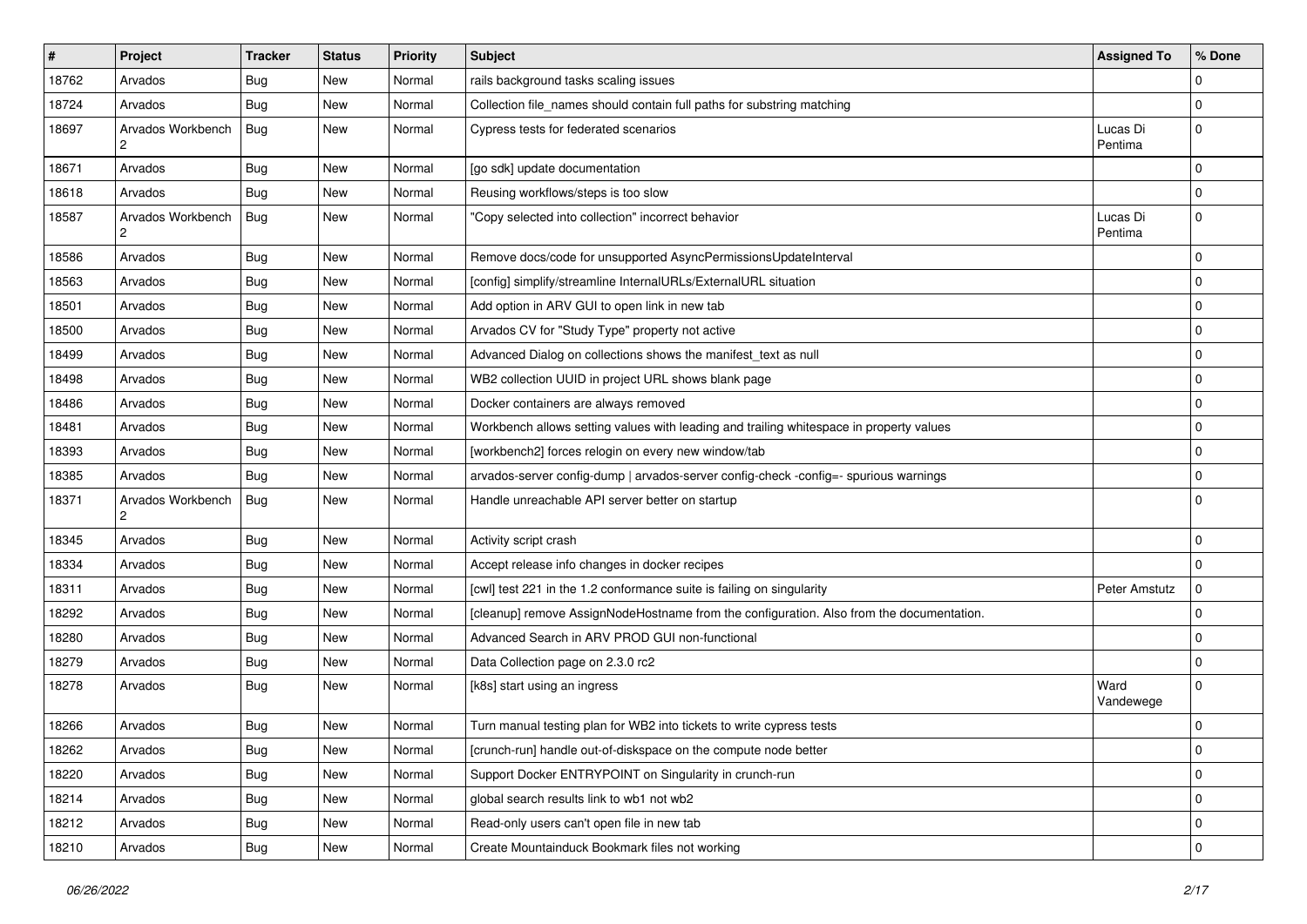| #     | Project           | <b>Tracker</b> | <b>Status</b> | <b>Priority</b> | <b>Subject</b>                                                                                                            | <b>Assigned To</b> | % Done      |
|-------|-------------------|----------------|---------------|-----------------|---------------------------------------------------------------------------------------------------------------------------|--------------------|-------------|
| 18208 | Arvados           | <b>Bug</b>     | <b>New</b>    | Normal          | Workbench2 search shows all sites even if just searching in one site                                                      |                    | 0           |
| 18204 | Arvados           | Bug            | <b>New</b>    | Normal          | Workbench2 is missing a UI that shows which group a user is member of                                                     |                    | $\mathbf 0$ |
| 18202 | Arvados Workbench | Bug            | New           | Normal          | User Attributes Dialog are incorrectly displayed                                                                          |                    | $\Omega$    |
| 18201 | Arvados Workbench | Bug            | New           | Normal          | 'Shared with me" Tree keeps expanding even if I closed it intentionally                                                   |                    | $\Omega$    |
| 18200 | Arvados Workbench | Bug            | <b>New</b>    | Normal          | Different content size of collection & files in wb2 vs wb                                                                 |                    | $\Omega$    |
| 18199 | Arvados           | Bug            | New           | Normal          | Issue with sharing settings of "open access" new projects                                                                 |                    | $\Omega$    |
| 18198 | Arvados           | Bug            | <b>New</b>    | Normal          | 'copy selected files into collection" function in WB2 extremely slow                                                      |                    | 0           |
| 18192 | Arvados           | <b>Bug</b>     | New           | Normal          | Advanced search is showing ROX IDs in the search field syntax instead of clear values                                     |                    | $\Omega$    |
| 18191 | Arvados           | <b>Bug</b>     | New           | Normal          | [doc] the compute node image doc does not take releases into account                                                      |                    | $\mathbf 0$ |
| 18170 | Arvados           | <b>Bug</b>     | New           | Normal          | Display of long names can be improved on WB2                                                                              |                    | 0           |
| 18168 | Arvados           | <b>Bug</b>     | New           | Normal          | Workbench2 Trash is not listing all trashed items                                                                         |                    | $\mathbf 0$ |
| 18167 | Arvados           | <b>Bug</b>     | <b>New</b>    | Normal          | Files in collection are not sorted                                                                                        |                    | $\mathbf 0$ |
| 18166 | Arvados           | <b>Bug</b>     | New           | Normal          | [Release] Auto-sync the arvados gem dependencies on RailsAPI and Workbench1                                               |                    | $\mathbf 0$ |
| 18161 | Arvados           | <b>Bug</b>     | <b>New</b>    | Normal          | [a-d-c] the arvados_dispatchcloud_queue_entries prometheus metric should report actual instance types                     |                    | $\mathbf 0$ |
| 18118 | Arvados           | <b>Bug</b>     | <b>New</b>    | Normal          | investigate separate socket timeouts waiting for connection and HTTP response in Python SDK                               |                    | 0           |
| 18114 | Arvados           | <b>Bug</b>     | New           | Normal          | [a-d-c] slow down retries when CreateInstance returns non-quota/non-throttle errors                                       |                    | $\Omega$    |
| 18101 | Arvados           | Bug            | <b>New</b>    | Normal          | [a-d-c] [AWS] add option to spin up (spot) instances in more/all availability zones in the region                         |                    | $\mathbf 0$ |
| 18075 | Arvados           | <b>Bug</b>     | New           | Normal          | arvados-dispatch-cloud should respect Containers.MaxComputeVMs                                                            |                    | $\mathbf 0$ |
| 18019 | Arvados           | <b>Bug</b>     | <b>New</b>    | Normal          | [deployment][arvados-formula] selinux breaks many installation steps                                                      |                    | $\Omega$    |
| 18016 | Arvados           | <b>Bug</b>     | New           | Normal          | [api] remove unused last_used_at and last_used_by_ip_address columns on api_client_authorizations table                   |                    | 0           |
| 18011 | Arvados           | Bug            | New           | Normal          | [packaging][centos7] systemctl daemon-reload should be run by the post-inst script when upgrading packages<br>on centos 7 |                    | $\Omega$    |
| 18009 | Arvados           | Bug            | New           | Normal          | [controller] always returns an empty "unsigned_manifest_text" field for collections                                       |                    | $\Omega$    |
| 18008 | Arvados           | <b>Bug</b>     | New           | Normal          | [api] reqid not always being recorded in the api server log                                                               |                    | $\mathbf 0$ |
| 18000 | Arvados           | <b>Bug</b>     | <b>New</b>    | Normal          | [deduplicationreport] negative number in the "saved by Keep deduplication" report                                         |                    | $\mathbf 0$ |
| 17942 | Arvados           | <b>Bug</b>     | New           | Normal          | [arv-mount] requests manifest text multiple times when mounting collection                                                |                    | $\Omega$    |
| 17941 | Arvados           | Bug            | New           | Normal          | [ws] memory management issues                                                                                             |                    | $\mathbf 0$ |
| 17940 | Arvados           | Bug            | New           | Normal          | [controller] memory management issues                                                                                     |                    | $\mathbf 0$ |
| 17938 | Arvados           | <b>Bug</b>     | New           | Normal          | [deployment][arvados-formula] shell node centos-7 packages                                                                | Javier Bértoli     | $\mathbf 0$ |
| 17937 | Arvados           | <b>Bug</b>     | New           | Normal          | [workbench] uploader is hardcoded to X-Keep-Desired-Replicas: 2                                                           |                    | $\mathbf 0$ |
| 17918 | Arvados           | <b>Bug</b>     | New           | Normal          | cwltool 'id' changes packing behavior                                                                                     | Peter Amstutz      | $\mathbf 0$ |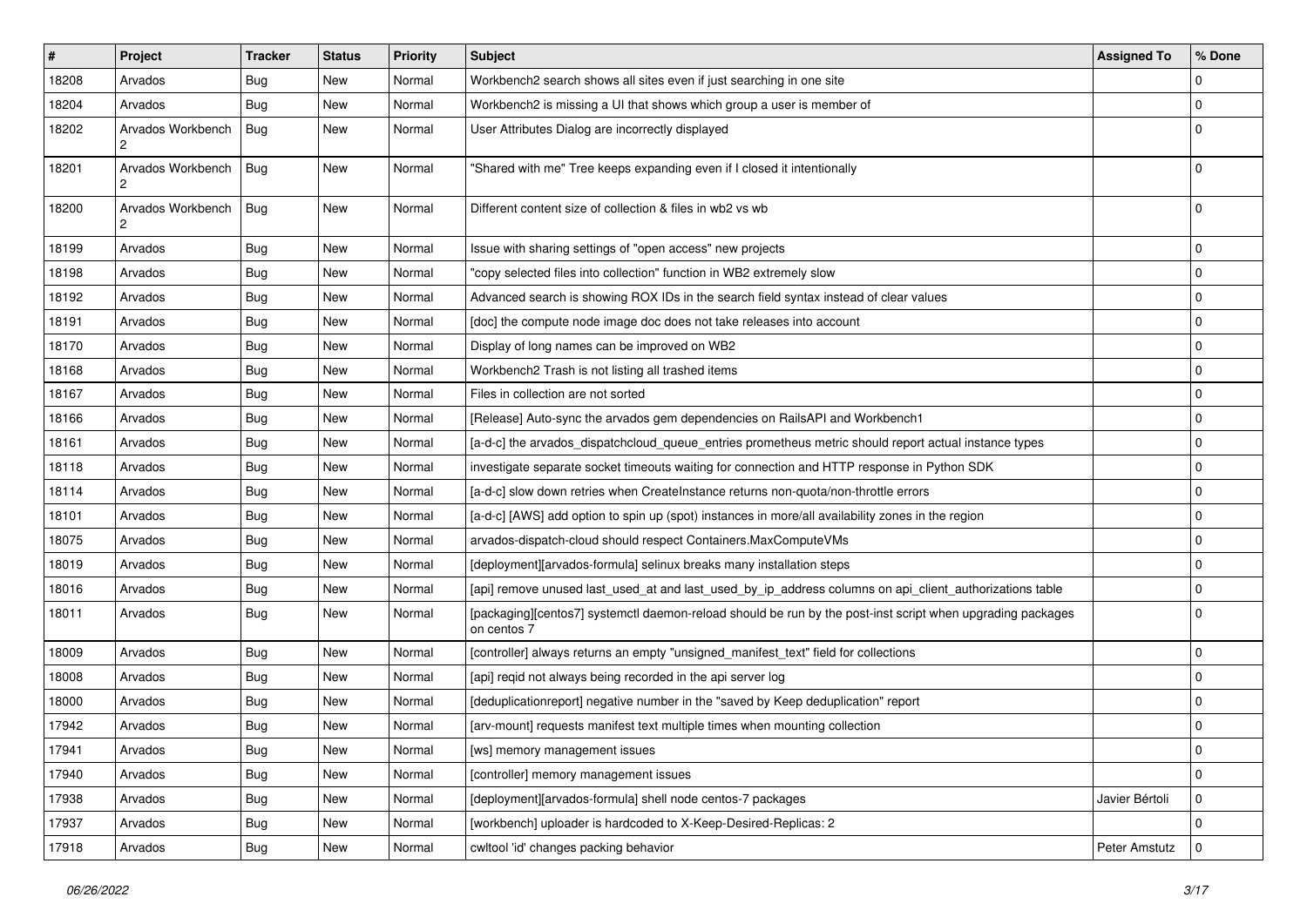| #     | Project           | <b>Tracker</b> | <b>Status</b> | <b>Priority</b> | <b>Subject</b>                                                                                                                                | <b>Assigned To</b> | % Done         |
|-------|-------------------|----------------|---------------|-----------------|-----------------------------------------------------------------------------------------------------------------------------------------------|--------------------|----------------|
| 17878 | Arvados           | Bug            | New           | Normal          | [container shell] confusing error "channel 3: bad ext data" when forwarding tcp traffic into a container with API:<br>false                   |                    | $\Omega$       |
| 17859 | Arvados           | Bug            | New           | Normal          | When @AutoSetupNewUsers: true@ new users' username is added as email                                                                          |                    | $\overline{0}$ |
| 17846 | Arvados           | Bug            | New           | Normal          | [tutorial] inconsistencies/roadbumps                                                                                                          | Ward<br>Vandewege  | $\overline{0}$ |
| 17845 | Arvados           | Bug            | New           | Normal          | [tutorial] reuse is not working                                                                                                               |                    | $\mathbf 0$    |
| 17786 | Arvados           | Bug            | <b>New</b>    | Normal          | [deployment][webshell][shellinabox] centos 7's shellinabox is not pam-enabled                                                                 |                    | $\overline{0}$ |
| 17780 | Arvados           | Bug            | New           | Normal          | [a-d-c] when toggling UsePreemptibleInstances, existing containers that are runnable generate lots of errors                                  |                    | $\mathbf 0$    |
| 17775 | Arvados           | Bug            | New           | Normal          | [a-d-c] the user should be able to see when preemptible nodes get shut down and the running container<br>requeued                             |                    | $\overline{0}$ |
| 17771 | Arvados           | Bug            | New           | Normal          | [a-d-c] when a cluster supports preemptible nodes, there should be a knob to allow the user to choose the use of<br>preemptible nodes, or not |                    | $\overline{0}$ |
| 17764 | Arvados           | Bug            | New           | Normal          | [arv-put] progress update does not refresh frequently enough                                                                                  |                    | $\mathbf 0$    |
| 17759 | Arvados           | Bug            | New           | Normal          | [Keep] azure blob driver 404 errors are weird                                                                                                 |                    | $\mathbf 0$    |
| 17746 | Arvados           | Bug            | New           | Normal          | Long lines in the WB2 logs are wrapped messing up the viewport                                                                                |                    | $\overline{0}$ |
| 17745 | Arvados           | Bug            | New           | Normal          | [config] arvados-server config-dump with ec2 driver has confusing output                                                                      |                    | $\mathbf 0$    |
| 17741 | Arvados           | Bug            | New           | Normal          | Golang SDK CollectionFileSystem uses time.Now() as default Last-Modified for all collections identified by<br>portable data hash              |                    | $\overline{0}$ |
| 17681 | Arvados           | <b>Bug</b>     | New           | Normal          | [controller] seems to have a really long timeout for its db connection                                                                        |                    | $\overline{0}$ |
| 17674 | Arvados           | Bug            | New           | Normal          | add profiling infrastructure to Rails API server                                                                                              |                    | $\overline{0}$ |
| 17597 | Arvados           | Bug            | New           | Normal          | [keep-web] Improve error response when AnonymousUserToken not configured and no token provided by client                                      |                    | $\mathbf 0$    |
| 17584 | Arvados           | Bug            | New           | Normal          | Permission dialog should indicate that permissions are inherited                                                                              |                    | $\overline{0}$ |
| 17580 | Arvados           | Bug            | New           | Normal          | multi-select for inputs in workflow doesn't work anymore                                                                                      |                    | $\overline{0}$ |
| 17578 | Arvados           | Bug            | New           | Normal          | Global search results presentation in WB2                                                                                                     |                    | $\mathbf 0$    |
| 17577 | Arvados           | Bug            | New           | Normal          | Current description not shown under Edit Project                                                                                              |                    | $\mathbf 0$    |
| 17576 | Arvados           | Bug            | New           | Normal          | Copy collection link includes style                                                                                                           |                    | $\mathbf 0$    |
| 17575 | Arvados           | Bug            | <b>New</b>    | Normal          | 'Shared with me" Tree keeps expanding even if I closed it intentionally                                                                       |                    | $\mathbf 0$    |
| 17561 | Arvados           | Bug            | New           | Normal          | [arvados-dispatch-cloud] inst.SetTags() and inst.Destroy() should respect rate-limiting responses from cloud<br>provider                      |                    | $\overline{0}$ |
| 17494 | Arvados           | Bug            | New           | Normal          | Still updating users from login cluster when nothing changed                                                                                  |                    | $\overline{0}$ |
| 17433 | Arvados           | <b>Bug</b>     | New           | Normal          | Long picklists hide typing field in WB2                                                                                                       |                    | $\overline{0}$ |
| 17428 | Arvados           | Bug            | New           | Normal          | [deployment] arvados-api-server fails to re-install/upgrade if the postgresql-client and the server versions differ                           |                    | $\mathbf 0$    |
| 17424 | Arvados           | Bug            | New           | Normal          | [API] group contents endpoint edge cases with filter on uuid                                                                                  |                    | 0              |
| 17416 | Arvados Workbench | Bug            | New           | Normal          | Make sure dev packages don't get included when making the production build                                                                    |                    | $\mathbf 0$    |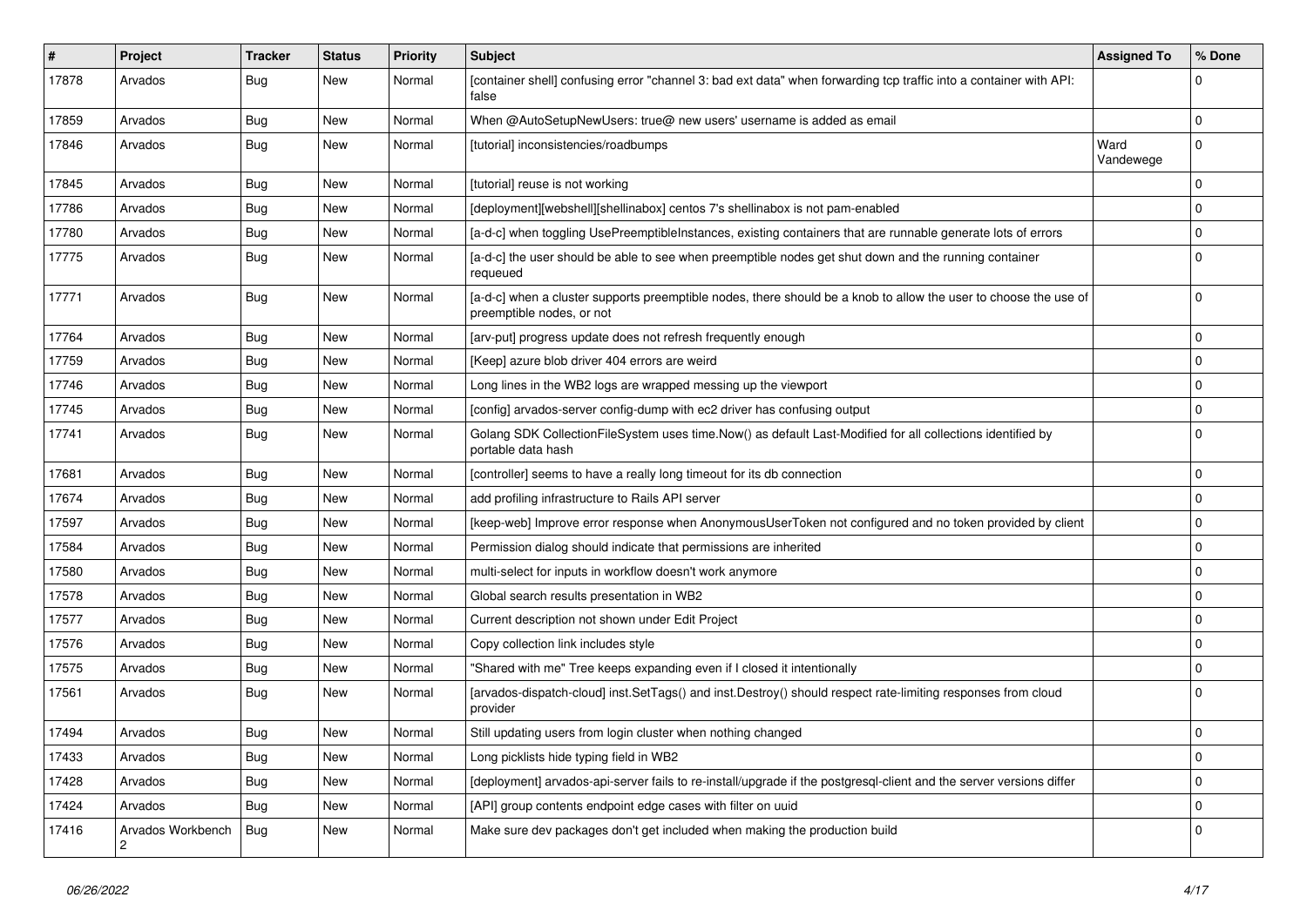| $\vert$ # | Project                | <b>Tracker</b> | <b>Status</b> | <b>Priority</b> | <b>Subject</b>                                                                                                | <b>Assigned To</b> | % Done      |
|-----------|------------------------|----------------|---------------|-----------------|---------------------------------------------------------------------------------------------------------------|--------------------|-------------|
| 17413     | Arvados                | Bug            | <b>New</b>    | Normal          | [arv-mount] Exit (instead of undefined behavior) after unhandled exception                                    |                    | $\Omega$    |
| 17400     | Arvados Workbench<br>2 | Bug            | New           | Normal          | Directly shared collections are displayed as "read-only"                                                      |                    | $\Omega$    |
| 17381     | Arvados                | <b>Bug</b>     | New           | Normal          | [playground] [wb2] add a redirect                                                                             |                    | 0           |
| 17358     | Arvados                | <b>Bug</b>     | <b>New</b>    | Normal          | [wb2] mis-placed label?                                                                                       |                    | $\mathbf 0$ |
| 17357     | Arvados                | Bug            | New           | Normal          | [wb2] ssh keys for admin user list all of them (in the user tab)                                              |                    | $\mathbf 0$ |
| 17347     | Arvados                | <b>Bug</b>     | New           | Normal          | crunch-run --list fatal error out of memory                                                                   |                    | $\mathbf 0$ |
| 17345     | Arvados                | <b>Bug</b>     | New           | Normal          | [boot] handle dependency upgrades better in "arvados-package build"                                           |                    | 0           |
| 17314     | Arvados                | Bug            | New           | Normal          | [API] [controller] [Workbench] 404 on foreign user UUID in admin interface                                    |                    | $\mathbf 0$ |
| 17291     | Arvados                | <b>Bug</b>     | New           | Normal          | Copy selected to collection issue                                                                             |                    | $\mathbf 0$ |
| 17275     | Arvados                | <b>Bug</b>     | New           | Normal          | Move Go Arvados RPC module into Go SDK & migrate to new API                                                   |                    | $\mathbf 0$ |
| 17244     | Arvados                | <b>Bug</b>     | New           | Normal          | Make sure cgroupsV2 works with Arvados                                                                        |                    | $\mathbf 0$ |
| 17195     | Arvados Workbench<br>2 | <b>Bug</b>     | New           | Normal          | workbench2/static/js/main.ad432f16.js has c97qk.arvadosapi.com hardcoded                                      |                    | $\Omega$    |
| 17186     | Arvados                | <b>Bug</b>     | <b>New</b>    | Normal          | [dispatch] broken node logs should also be copied to a-d-c logs                                               |                    | $\mathbf 0$ |
| 17160     | Arvados                | <b>Bug</b>     | New           | Normal          | [packaging] upgrade run_upload_packages.py to use twine for upload to PyPI                                    |                    | 0           |
| 17159     | Arvados                | <b>Bug</b>     | New           | Normal          | [build] make build-packages-python-ruby run on a Jenkins satellite                                            |                    | $\mathbf 0$ |
| 17158     | Arvados                | <b>Bug</b>     | <b>New</b>    | Normal          | Cannot execute a registered CommandLineTool, only Workflow                                                    |                    | 0           |
| 17157     | Arvados                | Bug            | New           | Normal          | Workbench should have all collection updates result in new versions                                           |                    | $\mathbf 0$ |
| 17153     | Arvados                | <b>Bug</b>     | New           | Normal          | Displays "Your project is empty." instead of "Nothing matched the search" when a search doesn't find anything |                    | $\mathbf 0$ |
| 17074     | Arvados                | <b>Bug</b>     | <b>New</b>    | Normal          | Use count=none & keyset paging                                                                                |                    | 0           |
| 17073     | Arvados                | Bug            | <b>New</b>    | Normal          | Permission links originating from users should only update that user                                          | Peter Amstutz      | $\Omega$    |
| 17041     | Arvados                | <b>Bug</b>     | New           | Normal          | Upload doesn't work on arvbox-demo                                                                            |                    | $\mathbf 0$ |
| 17005     | Arvados                | <b>Bug</b>     | New           | Normal          | CWL v1.2 Conformance test 83 failed twice on the new Arvados Playground                                       |                    | $\mathbf 0$ |
| 16973     | Arvados                | <b>Bug</b>     | New           | Normal          | No "disable re-use" option when running a newly registered workflow                                           |                    | $\mathbf 0$ |
| 16972     | Arvados                | <b>Bug</b>     | New           | Normal          | Container request page doesn't refresh                                                                        |                    | 0           |
| 16970     | Arvados                | Bug            | <b>New</b>    | Normal          | "Shared" option in sharing dialog is confusing                                                                |                    | $\mathbf 0$ |
| 16969     | Arvados Workbench<br>2 | Bug            | New           | Normal          | User with can_manage access can drop own permissions by making "private"                                      |                    | $\Omega$    |
| 16933     | Arvados                | Bug            | <b>New</b>    | Normal          | [login federation] post-trashing collection UX bug                                                            |                    | 0           |
| 16932     | Arvados                | <b>Bug</b>     | New           | Normal          | [login federation] trashing collections: snackbar issues                                                      |                    | 0           |
| 16931     | Arvados                | <b>Bug</b>     | New           | Normal          | [login federation] Not Found modal when looking at trashed collection                                         |                    | 0           |
| 16867     | Arvados                | Bug            | New           | Normal          | Rust SDK                                                                                                      |                    | $\mathbf 0$ |
| 16853     | Arvados                | <b>Bug</b>     | New           | Normal          | [arvbox] various bugs                                                                                         |                    | 0           |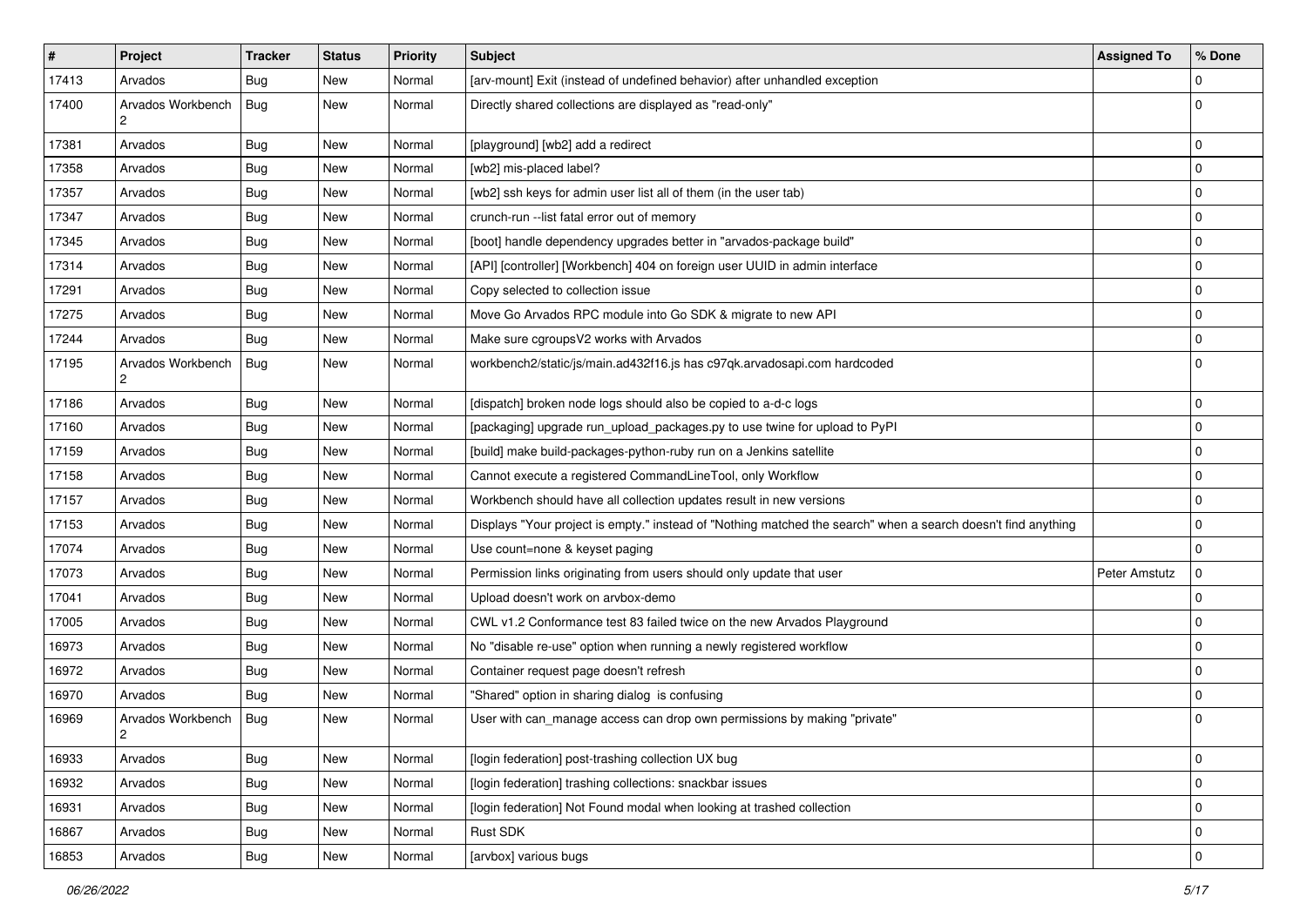| #     | Project | <b>Tracker</b> | <b>Status</b> | <b>Priority</b> | <b>Subject</b>                                                                                                                                                                            | <b>Assigned To</b>  | % Done      |
|-------|---------|----------------|---------------|-----------------|-------------------------------------------------------------------------------------------------------------------------------------------------------------------------------------------|---------------------|-------------|
| 16852 | Arvados | Bug            | <b>New</b>    | Normal          | [keep-balance] replication level distribution should account for volumes' built-in replication                                                                                            |                     | 0           |
| 16851 | Arvados | Bug            | <b>New</b>    | Normal          | [keep-balance] "underreplicated blocks" are overcounted in log messages                                                                                                                   |                     | $\mathbf 0$ |
| 16832 | Arvados | Bug            | New           | Normal          | replace linkchecker in our build environment                                                                                                                                              | Ward<br>Vandewege   | $\Omega$    |
| 16830 | Arvados | Bug            | New           | Normal          | [keep-web] S3 PutObject response should have content MD5                                                                                                                                  |                     | $\mathbf 0$ |
| 16805 | Arvados | Bug            | New           | Normal          | 'enter" dismisses setup dialog instead of submitting                                                                                                                                      |                     | $\mathbf 0$ |
| 16771 | Arvados | Bug            | New           | Normal          | [keepstore, arvados-dispatch-cloud] Driver parameter should be specified consistently                                                                                                     |                     | $\mathbf 0$ |
| 16682 | Arvados | <b>Bug</b>     | New           | Normal          | Missing nodejs should not be a fatal error for submitting a workflow                                                                                                                      | Nico César          | $\mathbf 0$ |
| 16658 | Arvados | <b>Bug</b>     | <b>New</b>    | Normal          | [Bug] "Move/Copy To" Dialog does not list all possible target locations.                                                                                                                  |                     | $\mathbf 0$ |
| 16656 | Arvados | Bug            | <b>New</b>    | Normal          | Arvados bug (GUI): Favorites not displayed in ARV move function                                                                                                                           |                     | 0           |
| 16633 | Arvados | <b>Bug</b>     | New           | Normal          | 'Arvados VM" is not defined in the docs                                                                                                                                                   |                     | $\Omega$    |
| 16614 | Arvados | <b>Bug</b>     | <b>New</b>    | Normal          | Submitting workflows with large numbers of file inputs is very slow                                                                                                                       |                     | $\mathbf 0$ |
| 16566 | Arvados | <b>Bug</b>     | New           | Normal          | [cli] can't create a token when using a token created with create superuser token.rb                                                                                                      |                     | $\mathbf 0$ |
| 16556 | Arvados | <b>Bug</b>     | <b>New</b>    | Normal          | Template for Workflow Displaying Last Step instead of Main on Workbench                                                                                                                   |                     | $\mathbf 0$ |
| 16510 | Arvados | Bug            | New           | Normal          | Indirectly trashed item's context menu show editable actions                                                                                                                              | Lucas Di<br>Pentima | $\mathbf 0$ |
| 16448 | Arvados | Bug            | New           | Normal          | Validation should detect input/output parameter name collisions.                                                                                                                          |                     | $\mathbf 0$ |
| 16436 | Arvados | <b>Bug</b>     | <b>New</b>    | Normal          | [install] Ensure postgresql has en_US.UTF-8 collation                                                                                                                                     |                     | $\Omega$    |
| 16426 | Arvados | <b>Bug</b>     | New           | Normal          | [arv-put] should calculate (worst case) manifest size up front before upload, and abort when it is too large                                                                              |                     | $\mathbf 0$ |
| 16409 | Arvados | <b>Bug</b>     | <b>New</b>    | Normal          | User tool runs out of memory and is killed ; job still reported as being successful                                                                                                       |                     | $\mathbf 0$ |
| 16401 | Arvados | <b>Bug</b>     | New           | Normal          | Provenance graph not correctly capturing scatter/gather                                                                                                                                   |                     | $\mathbf 0$ |
| 16400 | Arvados | <b>Bug</b>     | New           | Normal          | Project Description editing lacks preview mode and lacks formatting instructions                                                                                                          |                     | $\mathbf 0$ |
| 16371 | Arvados | <b>Bug</b>     | New           | Normal          | <arvadosmodel::unresolvablecontainererror: "arvados="" docker="" found="" image="" jobs"="" not=""><br/>(req-3ni7i1prpb9v3ii8ux3b) [API: 422]</arvadosmodel::unresolvablecontainererror:> |                     | $\Omega$    |
| 16370 | Arvados | Bug            | New           | Normal          | data collections from sub projects not listed in the workflow configurator                                                                                                                |                     | 0           |
| 16368 | Arvados | <b>Bug</b>     | New           | Normal          | https://docs.arvados.org/ should redirect to https://doc.arvados.org/                                                                                                                     |                     | $\mathbf 0$ |
| 16367 | Arvados | Bug            | <b>New</b>    | Normal          | forced download of arvados/jobs to client                                                                                                                                                 |                     | $\mathbf 0$ |
| 16346 | Arvados | <b>Bug</b>     | <b>New</b>    | Normal          | Determine best practices for error wrapping in Go                                                                                                                                         |                     | $\mathbf 0$ |
| 16344 | Arvados | Bug            | New           | Normal          | Better logging of token rejection                                                                                                                                                         |                     | $\Omega$    |
| 16338 | Arvados | <b>Bug</b>     | New           | Normal          | https://workbench.lugli.arvadosapi.com/container_requests/lugli-xvhdp-moafm8p5e16ul55 no way to see the<br>CWL input object                                                               |                     | $\mathbf 0$ |
| 16337 | Arvados | <b>Bug</b>     | New           | Normal          | https://workbench.lugli.arvadosapi.com/collections/lugli-4zz18-z513nlpqm03hpca#Provenance_graph is empty                                                                                  |                     | $\Omega$    |
| 16335 | Arvados | <b>Bug</b>     | New           | Normal          | update arvados-cwl-runner to work with Python 3.8                                                                                                                                         |                     | $\mathbf 0$ |
| 16332 | Arvados | <b>Bug</b>     | New           | Normal          | The user interface for approving users doesn't make sense                                                                                                                                 |                     | $\Omega$    |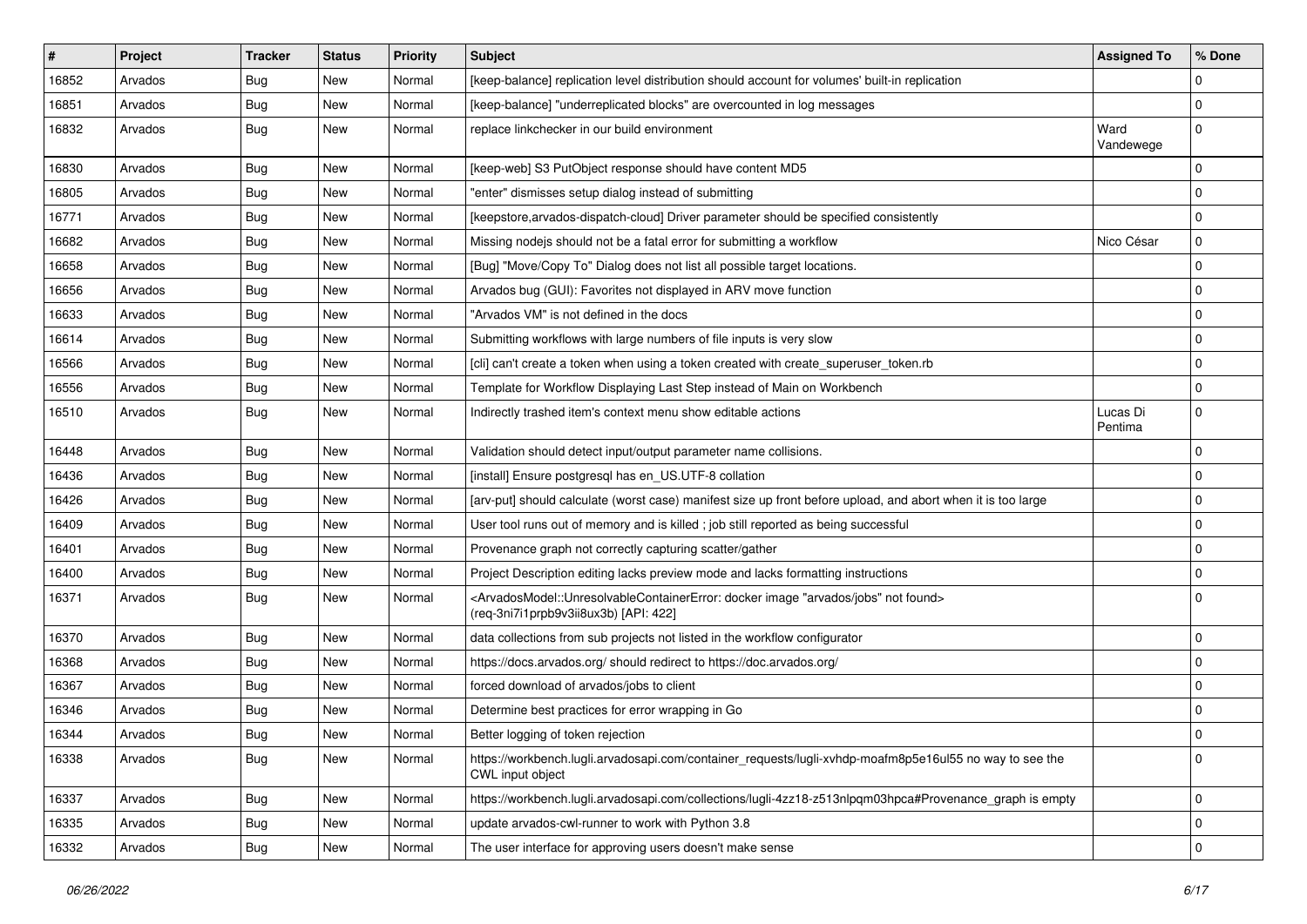| $\sharp$ | Project                             | <b>Tracker</b> | <b>Status</b> | <b>Priority</b> | <b>Subject</b>                                                                      | <b>Assigned To</b> | % Done      |
|----------|-------------------------------------|----------------|---------------|-----------------|-------------------------------------------------------------------------------------|--------------------|-------------|
| 16329    | Arvados                             | <b>Bug</b>     | <b>New</b>    | Normal          | Inconsistent upload behavior between wb1 and wb2                                    | Daniel Kutyła      | $\Omega$    |
| 16251    | Arvados                             | <b>Bug</b>     | <b>New</b>    | Normal          | Workflows unable to show inputs                                                     |                    | $\mathbf 0$ |
| 16250    | Arvados                             | Bug            | New           | Normal          | API Endpoint not found when opening advanced menu of collection                     |                    | $\mathbf 0$ |
| 16249    | Arvados                             | Bug            | New           | Normal          | Workflow does not allow entering inputs                                             |                    | $\mathbf 0$ |
| 16241    | Arvados Workbench<br>$\overline{c}$ | Bug            | New           | Normal          | Object's description display & editing is inconsistent & lacks textile support      |                    | $\Omega$    |
| 16226    | Arvados                             | Bug            | New           | Normal          | should be able to view files in browser                                             |                    | $\mathbf 0$ |
| 16225    | Arvados Workbench<br>2              | Bug            | <b>New</b>    | Normal          | Issues with interactively deleting project from Workbench 2 from Project Browser    |                    | $\Omega$    |
| 16224    | Arvados                             | <b>Bug</b>     | <b>New</b>    | Normal          | [tests] Jenkins isn't testing the python SDK on python3                             |                    | $\mathbf 0$ |
| 16208    | Arvados                             | Bug            | <b>New</b>    | Normal          | Workbench2 doesn't show inputs then #main object is not a Workflow                  |                    | $\mathbf 0$ |
| 16182    | Arvados                             | Bug            | New           | Normal          | Prevent login from old email addresses                                              |                    | $\mathbf 0$ |
| 16179    | Arvados                             | <b>Bug</b>     | <b>New</b>    | Normal          | "Move/Copy To" Dialog does not list all possible target locations.                  |                    | $\mathbf 0$ |
| 16170    | Arvados                             | Bug            | <b>New</b>    | Normal          | Uploading of folder structure into collection is not working                        |                    | 0           |
| 16155    | Arvados                             | Bug            | New           | Normal          | materialized_permission_view has got to go                                          |                    | $\mathbf 0$ |
| 16130    | Arvados                             | Bug            | New           | Normal          | Copying container request gets error                                                |                    | 0           |
| 16124    | Arvados                             | <b>Bug</b>     | <b>New</b>    | Normal          | "Setup shell account" doesn't work                                                  |                    | $\mathbf 0$ |
| 16123    | Arvados                             | <b>Bug</b>     | <b>New</b>    | Normal          | Browsing trash produces spurious errors                                             |                    | $\mathbf 0$ |
| 16119    | Arvados                             | <b>Bug</b>     | <b>New</b>    | Normal          | display lingers after error                                                         |                    | $\mathbf 0$ |
| 16114    | Arvados                             | <b>Bug</b>     | New           | Normal          | "Log in as user" doesn't work                                                       |                    | $\mathbf 0$ |
| 16102    | Arvados                             | <b>Bug</b>     | <b>New</b>    | Normal          | User doesn't appear in user list after "New user" dialog                            |                    | 0           |
| 16087    | Arvados                             | Bug            | New           | Normal          | 'No such file or directory - dot' reported when clicking on Provenance tab          |                    | $\mathbf 0$ |
| 16078    | Arvados Workbench<br>$\overline{2}$ | Bug            | New           | Normal          | User page for admins doesn't work correctly                                         |                    | $\Omega$    |
| 16065    | Arvados Workbench<br>$\overline{2}$ | Bug            | New           | Normal          | Navigate to the newly created collection when extracting files from an existing one |                    | $\mathbf 0$ |
| 16063    | Arvados Workbench<br>2              | Bug            | <b>New</b>    | Normal          | Enhance share popup dialog design                                                   |                    | $\Omega$    |
| 16054    | Arvados Workbench<br>2              | Bug            | <b>New</b>    | Normal          | Responsive layout, reflows based on window width                                    |                    | $\Omega$    |
| 16038    | Arvados Workbench                   | Bug            | New           | Normal          | Custom Enum Type in the workflow breaks the Workflow runner Wizard                  |                    | $\Omega$    |
| 15938    | Arvados                             | Bug            | New           | Normal          | [API] requesting collections via POST with method=GET returns one result            |                    | $\mathbf 0$ |
| 15906    | Arvados                             | Bug            | New           | Normal          | Issues with collection manifest in Java SDK v2                                      |                    | $\mathbf 0$ |
| 15832    | Arvados Workbench                   | Bug            | New           | Normal          | [WB2] Add create data collection to context menu for projects                       |                    | $\mathbf 0$ |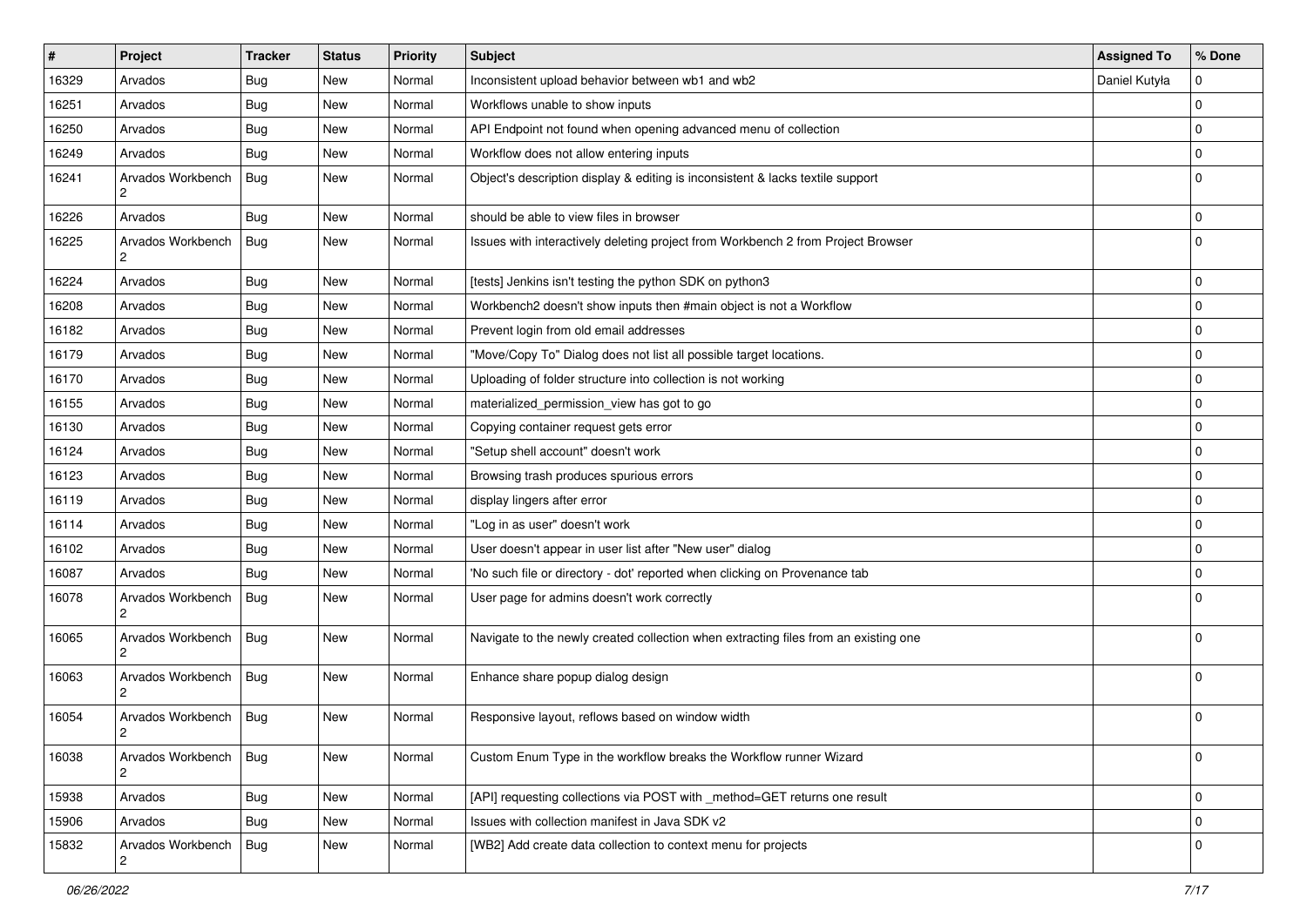| $\vert$ # | Project                | <b>Tracker</b> | <b>Status</b> | <b>Priority</b> | <b>Subject</b>                                                                                                                    | <b>Assigned To</b> | % Done      |
|-----------|------------------------|----------------|---------------|-----------------|-----------------------------------------------------------------------------------------------------------------------------------|--------------------|-------------|
| 15814     | Arvados                | Bug            | New           | Normal          | Running a workflow from WB2 exposes secret inputs                                                                                 | Daniel Kutyła      | $\Omega$    |
| 15798     | Arvados                | Bug            | <b>New</b>    | Normal          | [Workbench2] Cluster label colors                                                                                                 |                    | $\mathbf 0$ |
| 15790     | Arvados                | <b>Bug</b>     | <b>New</b>    | Normal          | [Workbench2] Non-admin users can access admin pages via urls                                                                      |                    | $\mathbf 0$ |
| 15767     | Arvados Workbench      | Bug            | New           | Normal          | 'Load more" button on search results page always shows                                                                            |                    | $\Omega$    |
| 15764     | Arvados Workbench      | Bug            | <b>New</b>    | Normal          | Right clicking on a node in the navigation tree should select it                                                                  |                    | $\Omega$    |
| 15763     | Arvados Workbench<br>2 | Bug            | New           | Normal          | Owner field in Details pane should contain name and should link to correct location                                               |                    | $\mathbf 0$ |
| 15757     | Arvados                | Bug            | <b>New</b>    | Normal          | [FUSE] occasional deadlock in tests.test_unmount.UnmountTest.test_replace                                                         |                    | $\mathbf 0$ |
| 15727     | Arvados                | <b>Bug</b>     | New           | Normal          | [FUSE] Unhandled exception while getting discovery doc                                                                            |                    | $\mathbf 0$ |
| 15692     | Arvados                | Bug            | <b>New</b>    | Normal          | [CWL] test_with_arvbox integration tests use tests inside image                                                                   |                    | $\Omega$    |
| 15650     | Arvados                | Bug            | <b>New</b>    | Normal          | Superscript element brackets showing in header                                                                                    |                    | $\mathbf 0$ |
| 15602     | Arvados                | <b>Bug</b>     | <b>New</b>    | Normal          | Workbench Integration tests errors                                                                                                |                    | $\Omega$    |
| 15588     | Arvados                | <b>Bug</b>     | <b>New</b>    | Normal          | [API] "DefaultReplication: 0" should be an error                                                                                  |                    | $\mathbf 0$ |
| 15579     | Arvados                | <b>Bug</b>     | New           | Normal          | Staging a large number of files with "loadListing: no listing" still takes more than 30 mins                                      |                    | 0           |
| 15569     | Arvados                | Bug            | <b>New</b>    | Normal          | [WB2] Notify the user when websockets service is disabled                                                                         |                    | $\mathbf 0$ |
| 15557     | Arvados                | <b>Bug</b>     | <b>New</b>    | Normal          | [Process view] Re-run workflow                                                                                                    |                    | $\mathbf 0$ |
| 15537     | Arvados                | <b>Bug</b>     | <b>New</b>    | Normal          | Clarify that Arvados CLI tools are Linux only                                                                                     |                    | $\mathbf 0$ |
| 15532     | Arvados                | <b>Bug</b>     | <b>New</b>    | Normal          | [Workbench] Fiddlesticks on users activity page when jobs api disabled                                                            |                    | $\mathbf 0$ |
| 15525     | Arvados Workbench<br>2 | Bug            | New           | Normal          | [WB2] Copying a collection with files in subdirectories fails                                                                     |                    | $\Omega$    |
| 15503     | Arvados                | Bug            | <b>New</b>    | Normal          | Display hashes of CWL secrets in workbench                                                                                        |                    | $\mathbf 0$ |
| 15501     | Arvados Workbench<br>2 | Bug            | <b>New</b>    | Normal          | Update help documentation links                                                                                                   |                    | $\Omega$    |
| 15347     | Arvados Workbench<br>2 | Bug            | New           | Normal          | [Admin functionality] Admin cannot see another user's content inside the trash                                                    |                    | $\Omega$    |
| 15215     | Arvados Workbench      | Bug            | <b>New</b>    | Normal          | [Looking for data and advanced search] After opening collection directly from autocomplete search the details<br>are not updated. |                    | $\Omega$    |
| 15178     | Arvados                | <b>Bug</b>     | <b>New</b>    | Normal          | Potential security issues with Report a Problem dialog                                                                            |                    | 0           |
| 15176     | Arvados                | Bug            | New           | Normal          | Update AngularJS to a supported version                                                                                           |                    | $\mathbf 0$ |
| 15118     | Arvados                | Bug            | New           | Normal          | [keepstore] Return 5xx (not 4xx) if block is not found due to transient backend device failure                                    |                    | $\mathbf 0$ |
| 15084     | Arvados Workbench<br>2 | Bug            | New           | Normal          | [Running a workflow] Inputs inside subprocesses are not displayed.                                                                |                    | $\Omega$    |
| 15023     | Arvados Workbench<br>2 | <b>Bug</b>     | New           | Normal          | [Data operations] Adding no-predefined value                                                                                      |                    | 0           |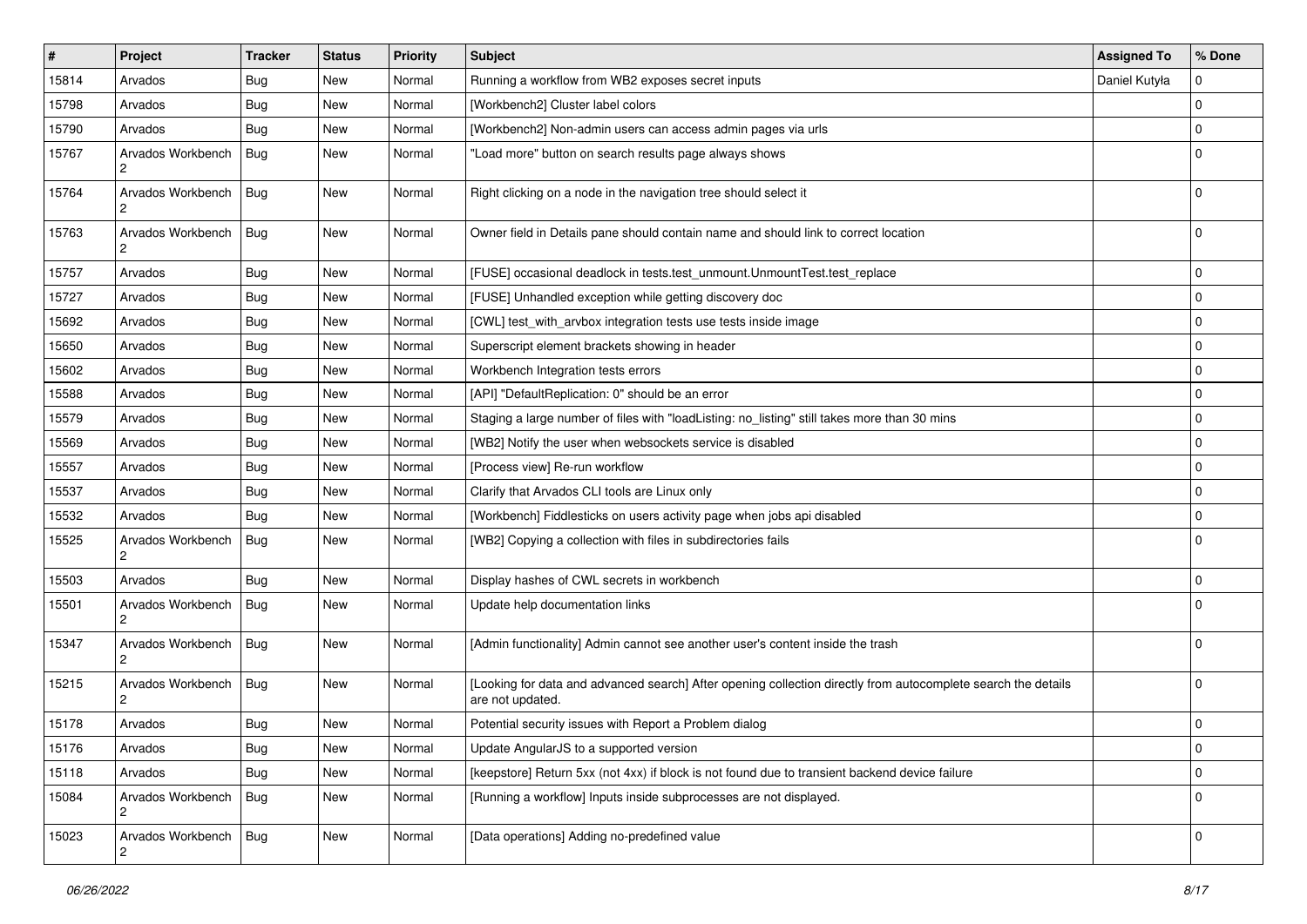| $\pmb{\#}$ | Project                             | <b>Tracker</b> | <b>Status</b> | <b>Priority</b> | <b>Subject</b>                                                                                       | <b>Assigned To</b> | % Done      |
|------------|-------------------------------------|----------------|---------------|-----------------|------------------------------------------------------------------------------------------------------|--------------------|-------------|
| 15010      | Arvados Workbench<br>2              | Bug            | <b>New</b>    | Normal          | Search bar filter shouldn't persist after clicking into a new project                                |                    | $\Omega$    |
| 15009      | Arvados Workbench<br>2              | Bug            | New           | Normal          | [virtual-machines-user] bugs on the the user virtual machines page                                   |                    | $\Omega$    |
| 14984      | Arvados Workbench<br>2              | Bug            | <b>New</b>    | Normal          | Display command line, inputs with links to collections                                               |                    | $\Omega$    |
| 14972      | Arvados                             | <b>Bug</b>     | <b>New</b>    | Normal          | [arv-mount] mount-tmp flag does not start in read/write mode                                         |                    | $\mathbf 0$ |
| 14904      | Arvados Workbench<br>2              | Bug            | <b>New</b>    | Normal          | [Running a workflow] Pre-defined collections do not show up in the list and cannot be deselected     |                    | $\Omega$    |
| 14882      | Arvados                             | Bug            | <b>New</b>    | Normal          | Upgrading to 1.3.0-1 Error: no proxy available for cluster                                           |                    | $\Omega$    |
| 14782      | Arvados Workbench<br>2              | <b>Bug</b>     | <b>New</b>    | Normal          | [Running a Workflow] Advanced Menu of a process is not working                                       |                    | $\Omega$    |
| 14766      | Arvados                             | Bug            | <b>New</b>    | Normal          | ResourceRequirement disk space ask should be shown in workbench / API response                       |                    | $\Omega$    |
| 14732      | Arvados Workbench                   | Bug            | <b>New</b>    | Normal          | Build failed in Jenkins - new configuration                                                          |                    | $\Omega$    |
| 14726      | Arvados                             | Bug            | <b>New</b>    | Normal          | [CWL] Propagating input file to output gets confusing error                                          |                    | $\mathbf 0$ |
| 14710      | Arvados                             | <b>Bug</b>     | <b>New</b>    | Normal          | [Workbench] Child containers run on federated clusters do not show up                                |                    | $\mathbf 0$ |
| 14705      | Arvados                             | <b>Bug</b>     | <b>New</b>    | Normal          | Weird container rerun on fail?                                                                       |                    | $\mathbf 0$ |
| 14650      | Arvados                             | <b>Bug</b>     | <b>New</b>    | Normal          | [arvados-cwl-runner] Inaccessible collection causes long traceback                                   |                    | $\mathbf 0$ |
| 14622      | GET-Evidence                        | <b>Bug</b>     | <b>New</b>    | Normal          | Annotate I7g CWL pipeline                                                                            | Ben Carr           | 0           |
| 14509      | Arvados Workbench<br>$\overline{2}$ | <b>Bug</b>     | <b>New</b>    | Normal          | [Bug][Graph] Cwl graph edges are not painted                                                         |                    | $\Omega$    |
| 14488      | Arvados                             | <b>Bug</b>     | <b>New</b>    | Normal          | [keepstore] Do not try to trash blocks that were already trashed in previous sweep                   |                    | $\mathbf 0$ |
| 14429      | Arvados                             | <b>Bug</b>     | <b>New</b>    | Normal          | [CWL] Initial work dir error                                                                         |                    | 0           |
| 14405      | Arvados                             | <b>Bug</b>     | <b>New</b>    | Normal          | [API] Avoid long-running transactions when sweeping trashed objects                                  |                    | $\mathbf 0$ |
| 14147      | Arvados                             | <b>Bug</b>     | <b>New</b>    | Normal          | error page with (very) old layout on api server                                                      |                    | $\mathbf 0$ |
| 14117      | Arvados                             | <b>Bug</b>     | <b>New</b>    | Normal          | c-d-s reniceAll sets nice on jobs that are not pending                                               |                    | 0           |
| 14116      | Arvados                             | Bug            | <b>New</b>    | Normal          | c-d-s reniceAll does not wait for complete information on Arvados jobs                               |                    | 0           |
| 14115      | Arvados                             | <b>Bug</b>     | <b>New</b>    | Normal          | c-d-s reniceAll takes a very long time and holds up SqueueChecker updates and initial job submission |                    | 0           |
| 14070      | Arvados                             | <b>Bug</b>     | <b>New</b>    | Normal          | API DB needs an index on collections name                                                            |                    | $\mathbf 0$ |
| 14022      | Arvados                             | <b>Bug</b>     | New           | Normal          | [Tests] Timeouts causing build failures on jenkins                                                   |                    | 0           |
| 14011      | Arvados                             | <b>Bug</b>     | New           | Normal          | build/run-library.sh version_from_git function dumps environment when not in a git repo              |                    | 0           |
| 14005      | Arvados                             | <b>Bug</b>     | <b>New</b>    | Normal          | arv-copy will not create a new collection if copied within the same project                          |                    | $\mathbf 0$ |
| 13998      | Arvados                             | Bug            | New           | Normal          | [keepstore] Cached block fetch for federation                                                        |                    | 0           |
| 13991      | Arvados                             | <b>Bug</b>     | New           | Normal          | crunch-dispatch-slurm does not warn when slurm MaxJobCount reached                                   |                    | $\mathbf 0$ |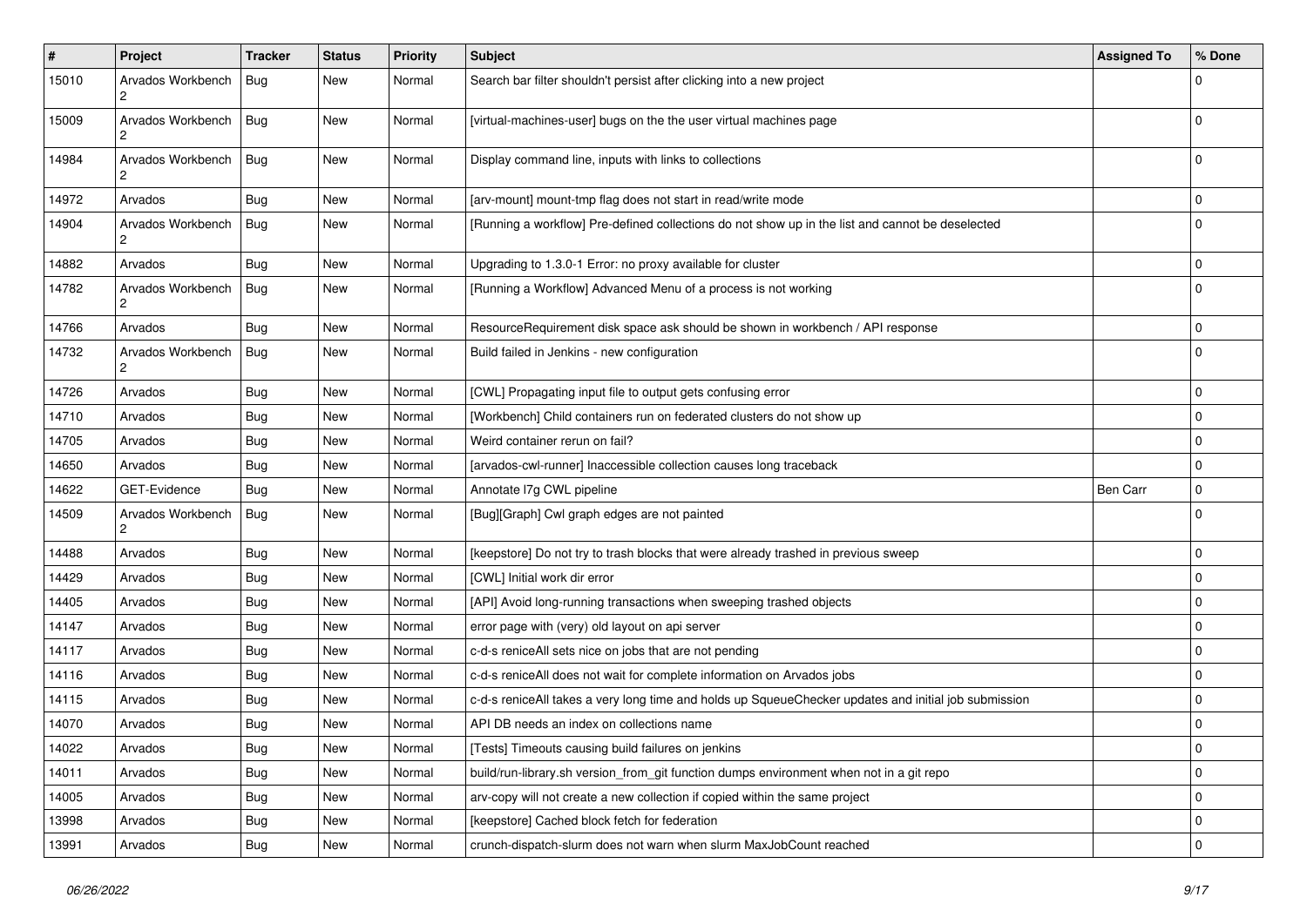| ∦     | Project                | <b>Tracker</b> | <b>Status</b> | <b>Priority</b> | <b>Subject</b>                                                                                                                              | <b>Assigned To</b>  | % Done       |
|-------|------------------------|----------------|---------------|-----------------|---------------------------------------------------------------------------------------------------------------------------------------------|---------------------|--------------|
| 13982 | Arvados                | Bug            | New           | Normal          | crunch-dispatch-slurm / Go SDK Dispatcher not able to "let go" of deleted containers                                                        |                     | <sup>0</sup> |
| 13981 | Arvados                | <b>Bug</b>     | <b>New</b>    | Normal          | Make keep-web documentation available on doc.arvados.org                                                                                    |                     | $\mathbf 0$  |
| 13972 | Arvados                | <b>Bug</b>     | <b>New</b>    | Normal          | Listing collections by PDH and name can be very slow                                                                                        |                     | $\mathbf 0$  |
| 13960 | Arvados                | <b>Bug</b>     | <b>New</b>    | Normal          | Workbench takes new users to inexistant tutorial                                                                                            |                     | $\mathbf 0$  |
| 13956 | Arvados                | Bug            | <b>New</b>    | Normal          | [keep-web] (webdav) Support COPY and MOVE between collections                                                                               |                     | $\mathbf 0$  |
| 13916 | Arvados                | Bug            | New           | Normal          | Discovery document inconsistencies                                                                                                          |                     | $\Omega$     |
| 13818 | Arvados                | Bug            | <b>New</b>    | Normal          | [DEMO] No functions available on Arvados Workbench 2 Demo                                                                                   |                     | $\mathbf 0$  |
| 13813 | Arvados                | Bug            | New           | Normal          | [CLI] arv traceback on simple timeout                                                                                                       | Lucas Di<br>Pentima | 0            |
| 13812 | Arvados                | Bug            | <b>New</b>    | Normal          | arv cli continues to cache broken discovery document                                                                                        |                     | $\mathbf 0$  |
| 13795 | Arvados                | <b>Bug</b>     | <b>New</b>    | Normal          | crunch-dispatch-slurm too polite about killing containers                                                                                   |                     | $\mathbf 0$  |
| 13789 | Arvados                | <b>Bug</b>     | <b>New</b>    | Normal          | Document web socket server API (v0)                                                                                                         |                     | $\mathbf 0$  |
| 13772 | Arvados                | Bug            | <b>New</b>    | Normal          | Rerunning a container_request that has a failed child CR should restart the failed CR                                                       |                     | $\Omega$     |
| 13763 | Arvados                | Bug            | New           | Normal          | [API] groups#contents response should obey caller-provided order (not sort on type first)                                                   |                     | $\mathbf 0$  |
| 13758 | Arvados                | <b>Bug</b>     | <b>New</b>    | Normal          | [Documentation] Full text search filters page                                                                                               |                     | $\mathbf 0$  |
| 13709 | Arvados                | <b>Bug</b>     | New           | Normal          | [[Proxy]] How to visit API service with proxy?                                                                                              |                     | 0            |
| 13685 | Arvados                | Bug            | <b>New</b>    | Normal          | support "kind": "text" for workflow and cwl inputs mounts in a-c-r                                                                          |                     | $\mathbf 0$  |
| 13676 | Arvados                | Bug            | <b>New</b>    | Normal          | better error dialog for un-allowed repo names                                                                                               |                     | $\mathbf 0$  |
| 13644 | Arvados                | Bug            | <b>New</b>    | Normal          | [STORAGE-CLASES] Report the storage classes used by a pipeline                                                                              |                     | $\Omega$     |
| 13636 | Arvados                | Bug            | <b>New</b>    | Normal          | crunch-run takes a very long time for CWL steps with large numbers of File inputs - could use a new kind of<br>mounts entry to address this |                     | $\Omega$     |
| 13630 | Arvados                | Bug            | <b>New</b>    | Normal          | locking api_client_authorizations for update can deadlock ContainersController#update                                                       |                     | $\Omega$     |
| 13607 | Arvados                | Bug            | <b>New</b>    | Normal          | [arv-mount] avoid excessive memory consumption of idle arv-mounts                                                                           |                     | $\Omega$     |
| 13564 | Arvados Workbench<br>2 | Bug            | <b>New</b>    | Normal          | [Workbench] Uploader should have a timeout                                                                                                  |                     | $\Omega$     |
| 13515 | Arvados                | Bug            | New           | Normal          | keepproxy memory usage limit?                                                                                                               |                     | $\mathbf 0$  |
| 13454 | Arvados                | Bug            | <b>New</b>    | Normal          | [Documentation] Add how to work with IGV and keep                                                                                           |                     | $\Omega$     |
| 13422 | Arvados                | <b>Bug</b>     | <b>New</b>    | Normal          | High cache thrashing should warn the user that their job will take longer than expected                                                     |                     | $\mathbf 0$  |
| 13418 | Arvados                | Bug            | New           | Normal          | Python SDK must have docstrings for all public interfaces                                                                                   |                     | $\Omega$     |
| 13322 | Arvados                | Bug            | New           | Normal          | keepstore -help entry for -dump-config is unclear                                                                                           |                     | $\mathbf 0$  |
| 13305 | Arvados                | <b>Bug</b>     | New           | Normal          | keepstore starts returning 401 Unauthorized in the middle of a workflow                                                                     |                     | $\mathbf 0$  |
| 13252 | Arvados                | Bug            | New           | Normal          | [CWL] RunInSingleContainer requirement errors on DockerRequirement even when no such requirement is<br>specified                            |                     | $\mathbf 0$  |
| 13162 | Arvados                | <b>Bug</b>     | New           | Normal          | [SDKs] Remove arvadosclient and keepclient libraries                                                                                        |                     | $\mathbf 0$  |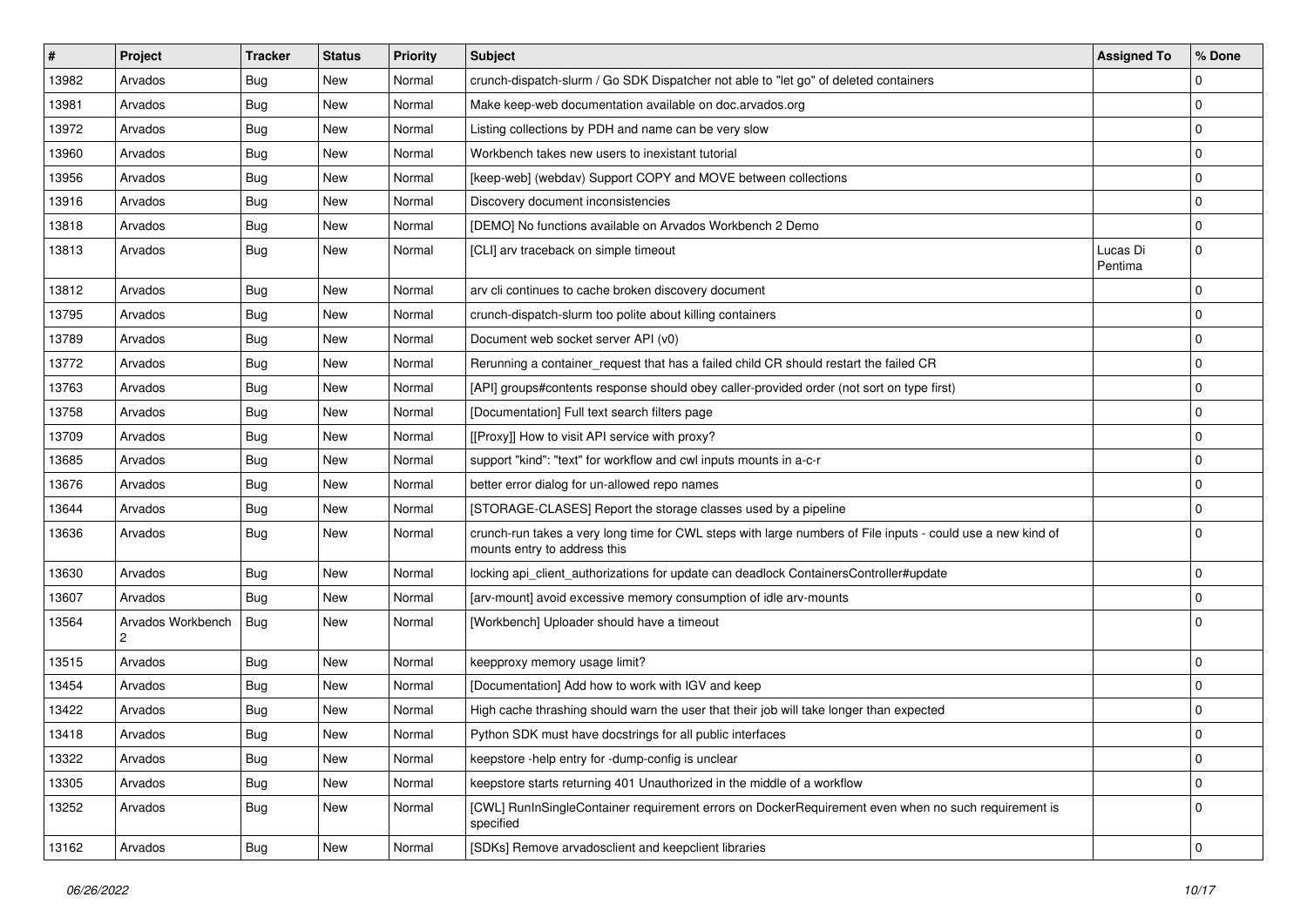| $\vert$ # | Project   | <b>Tracker</b> | <b>Status</b> | <b>Priority</b> | <b>Subject</b>                                                                                                                            | <b>Assigned To</b> | % Done      |
|-----------|-----------|----------------|---------------|-----------------|-------------------------------------------------------------------------------------------------------------------------------------------|--------------------|-------------|
| 13144     | Arvados   | Bug            | New           | Normal          | [SDKs] Wean all components off old arvadosclient and keepclient libraries                                                                 |                    | 0           |
| 13102     | Arvados   | Bug            | <b>New</b>    | Normal          | containers are not reused unless runtime constraints (including RAM) match exactly                                                        |                    | $\mathbf 0$ |
| 13047     | Arvados   | Bug            | New           | Normal          | Log apiClientAuth UUIDs in keep-web, keepproxy, etc.                                                                                      |                    | $\mathbf 0$ |
| 13005     | Arvados   | Bug            | <b>New</b>    | Normal          | [Crunch2] All stdout gets the same timestamp and other logging problems                                                                   |                    | $\Omega$    |
| 12951     | Lightning | Bug            | <b>New</b>    | Normal          | FastJ aggregation into SGLF takes too much memory                                                                                         |                    | 0           |
| 12903     | Arvados   | <b>Bug</b>     | New           | Normal          | arvados-cwl-runner only loads cwl \$import directives when run with `--local`                                                             |                    | $\Omega$    |
| 12873     | Arvados   | <b>Bug</b>     | <b>New</b>    | Normal          | arvados-cwl-runner does not allow keep locators in command line input arguments                                                           |                    | $\mathbf 0$ |
| 12854     | Arvados   | <b>Bug</b>     | New           | Normal          | [crunchstat-summary] broken option for skip child jobs?                                                                                   |                    | 0           |
| 12791     | Arvados   | Bug            | New           | Normal          | [API] fix race between arrival of trash time and next sweep                                                                               |                    | $\mathbf 0$ |
| 12684     | Arvados   | <b>Bug</b>     | <b>New</b>    | Normal          | [Python SDK] Retry on HTTP 5xx errors                                                                                                     |                    | $\mathbf 0$ |
| 12558     | Arvados   | <b>Bug</b>     | New           | Normal          | [Workbench] Bad dashboard time formatting - 60m == 1h                                                                                     |                    | $\mathbf 0$ |
| 12510     | Arvados   | <b>Bug</b>     | <b>New</b>    | Normal          | [API] Don't create an index if it exists already. Will break install if we manually added it,                                             |                    | 0           |
| 12465     | Arvados   | Bug            | New           | Normal          | [crunchv2] Improve crunch-run environment reporting                                                                                       |                    | $\Omega$    |
| 12360     | Arvados   | <b>Bug</b>     | New           | Normal          | Document how to add EBS tmp disk to nodemanager configuration                                                                             |                    | $\mathbf 0$ |
| 12349     | Arvados   | <b>Bug</b>     | <b>New</b>    | Normal          | [API] Validate container requests "output_path must be in a writable mount"                                                               |                    | $\mathbf 0$ |
| 12331     | Arvados   | Bug            | New           | Normal          | [CWL] Does not distinguish between keep references to File and Directory when selected in Workbench<br>template                           |                    | $\mathbf 0$ |
| 12295     | Arvados   | Bug            | New           | Normal          | [nodemanager] Only looking at first 100 queued jobs                                                                                       |                    | $\mathbf 0$ |
| 12245     | Lightning | <b>Bug</b>     | <b>New</b>    | Normal          | pasta rotini-fastj does not handle tagset without ending newline                                                                          |                    | $\Omega$    |
| 12198     | Arvados   | <b>Bug</b>     | <b>New</b>    | Normal          | Copying a project with a docker image doesn't copy the docker metadata                                                                    |                    | $\mathbf 0$ |
| 12178     | Arvados   | Bug            | New           | Normal          | Activating an account (setting is_active from false to true) does not email the new user                                                  |                    | $\Omega$    |
| 12170     | Arvados   | Bug            | New           | Normal          | crunch-run handling non-group readable files in output directory                                                                          |                    | $\mathbf 0$ |
| 12082     | Arvados   | <b>Bug</b>     | <b>New</b>    | Normal          | [SDKs] Improve wording of Keep error messages in Python SDK                                                                               |                    | $\mathbf 0$ |
| 11863     | Arvados   | Bug            | New           | Normal          | [Go] CLI programs should exit 0 after giving -help                                                                                        |                    | $\Omega$    |
| 11716     | Arvados   | <b>Bug</b>     | <b>New</b>    | Normal          | [Workbench] The sort order of items on /pipeline_instances and /container_requests page is incorrect                                      |                    | $\Omega$    |
| 11691     | Arvados   | Bug            | <b>New</b>    | Normal          | Using cwl, when you obtain files (file objects) from a directory listing they lose some fields when compare to files<br>listed in cwl doc |                    | $\Omega$    |
| 11680     | Arvados   | <b>Bug</b>     | <b>New</b>    | Normal          | [Workbench] Provenance graph consolidates scatter steps                                                                                   |                    | $\mathbf 0$ |
| 11679     | Arvados   | Bug            | New           | Normal          | [Workbench] Logs containers with undefined exit code                                                                                      | Tom Clegg          | 0           |
| 11625     | Arvados   | <b>Bug</b>     | New           | Normal          | [Workbench] Ensure that running processes are visible on the dashboard                                                                    |                    | $\mathbf 0$ |
| 11609     | Arvados   | Bug            | New           | Normal          | [Workbench] A cancelled container request page should show the "Re-run" button                                                            |                    | $\mathbf 0$ |
| 11593     | Arvados   | <b>Bug</b>     | New           | Normal          | [API] [Workbench] config option serve_static_assets to serve_static_files                                                                 |                    | $\mathbf 0$ |
| 11581     | Arvados   | <b>Bug</b>     | New           | Normal          | a-c-r should log the command used to run the pipeline                                                                                     |                    | $\mathbf 0$ |
| 11556     | Arvados   | <b>Bug</b>     | New           | Normal          | occasional API server badness: 'incomplete response received from application'                                                            |                    | $\mathbf 0$ |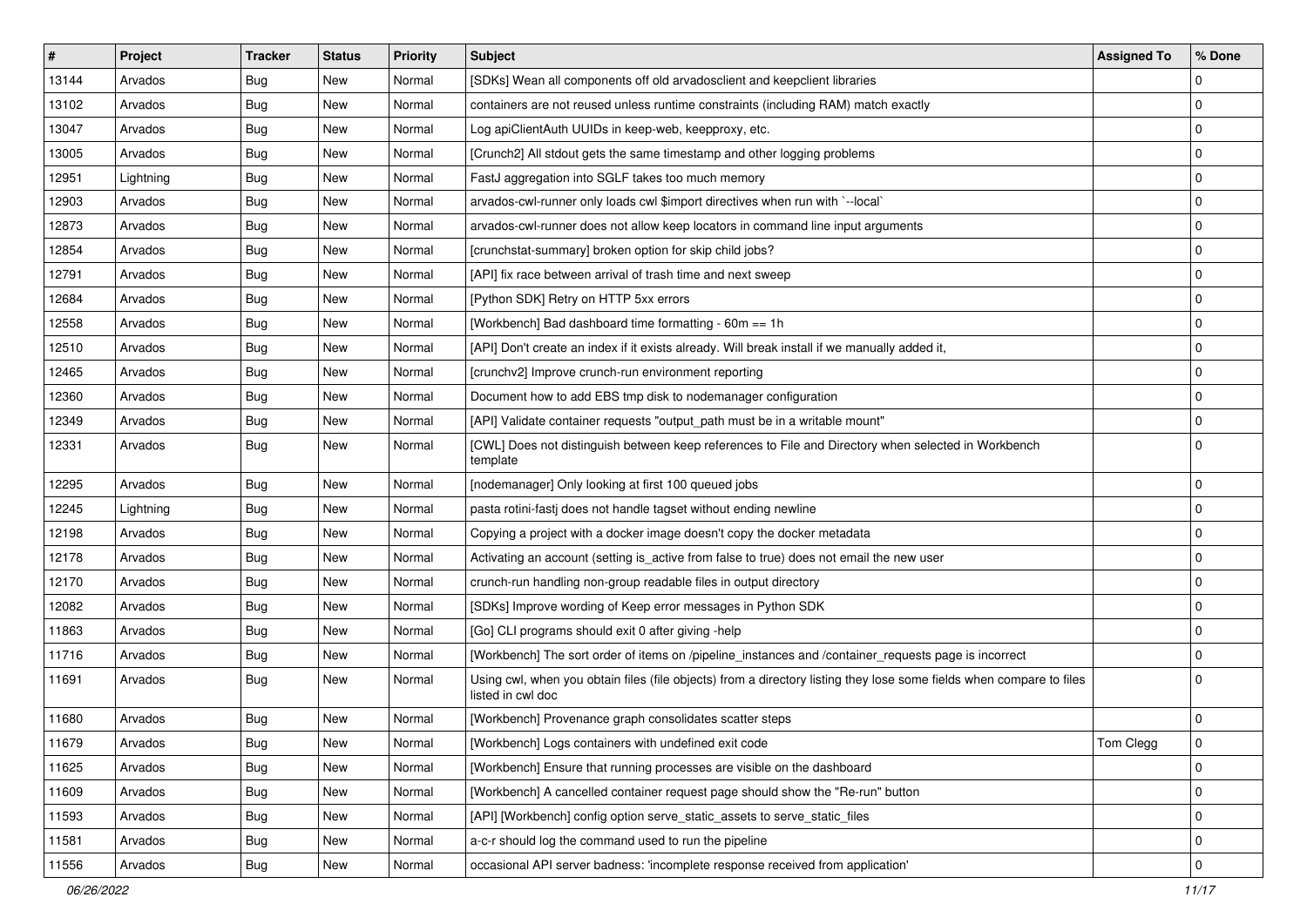| $\sharp$ | Project  | <b>Tracker</b> | <b>Status</b> | <b>Priority</b> | <b>Subject</b>                                                                                                                                                    | <b>Assigned To</b> | % Done      |
|----------|----------|----------------|---------------|-----------------|-------------------------------------------------------------------------------------------------------------------------------------------------------------------|--------------------|-------------|
| 11553    | Arvados  | Bug            | New           | Normal          | [FUSE] Writable fuse creating conflicts with itself                                                                                                               |                    | 0           |
| 11548    | Arvados  | Bug            | New           | Normal          | workbench needs to handle API server timeouts better                                                                                                              |                    | $\mathbf 0$ |
| 11547    | Arvados  | Bug            | New           | Normal          | [API] Excessive memory and time consumed by API and dispatch when container fields (like "mounts") are large                                                      |                    | 0           |
| 11531    | Arvados  | Bug            | New           | Normal          | [API] clean up stale/conflicting dns data from deleted node records                                                                                               |                    | $\mathbf 0$ |
| 11523    | Arvados  | <b>Bug</b>     | <b>New</b>    | Normal          | User activity page takes too long to load                                                                                                                         |                    | $\mathbf 0$ |
| 11520    | Arvados  | <b>Bug</b>     | New           | Normal          | 'arv collection list" command parsing allows invalid lines                                                                                                        |                    | $\mathbf 0$ |
| 11405    | Arvados  | Bug            | New           | Normal          | [arv-put] Lumpy / slow upload                                                                                                                                     |                    | $\mathbf 0$ |
| 11396    | Arvados  | Bug            | New           | Normal          | Network saturation                                                                                                                                                |                    | 0           |
| 11296    | Arvados  | Bug            | New           | Normal          | [arv-put] bad progress indicator                                                                                                                                  |                    | $\Omega$    |
| 11261    | Arvados  | <b>Bug</b>     | <b>New</b>    | Normal          | [API] full text search on pipeline_instances table is extremely slow (wrong index?)                                                                               |                    | $\Omega$    |
| 11260    | Arvados  | Bug            | New           | Normal          | [API] "arv group contents" produces a 404 error (seems to POST instead of GET?)                                                                                   |                    | 0           |
| 11238    | Arvados  | Bug            | New           | Normal          | job_task creation fails with ApiError - HttpError 422 - ActiveRecord::StatementInvalid: PG::InternalError:<br>ERROR: invalid memory alloc request size 1718630765 |                    | $\Omega$    |
| 11222    | Arvados  | <b>Bug</b>     | New           | Normal          | Docker load time on compute node is too long                                                                                                                      |                    | $\Omega$    |
| 11157    | Arvados  | <b>Bug</b>     | New           | Normal          | [arv-put] When debug mode is active, report the cache file name being to be used                                                                                  |                    | $\mathbf 0$ |
| 11154    | Arvados  | Bug            | New           | Normal          | [Docs] Migrate install docs from command line flags to YAML configs (keepproxy, keep-web)                                                                         |                    | 0           |
| 11152    | Tapestry | Bug            | New           | Normal          | There are 4 third party activities currently seeking participants." - but there are 5                                                                             |                    | $\mathbf 0$ |
| 11148    | Arvados  | <b>Bug</b>     | New           | Normal          | [Crunch2] Propagate dispatch error messages (e.g., sbatch fails) to user via logs/websocket                                                                       |                    | 0           |
| 11137    | Arvados  | <b>Bug</b>     | New           | Normal          | apt-get upgrade arvados-api-server on Ubuntu 12.04 did not update crunch-job                                                                                      |                    | $\mathbf 0$ |
| 11093    | Arvados  | <b>Bug</b>     | New           | Normal          | "arv keep_service create" should go to an editor.                                                                                                                 |                    | $\mathbf 0$ |
| 11027    | Arvados  | <b>Bug</b>     | New           | Normal          | [Crunchv2] python thread error after job success                                                                                                                  |                    | 0           |
| 11026    | Arvados  | <b>Bug</b>     | <b>New</b>    | Normal          | "Run a example test" Button.                                                                                                                                      |                    | $\Omega$    |
| 11013    | Arvados  | <b>Bug</b>     | <b>New</b>    | Normal          | [WB] 'Used by' tab empty when no graph is available                                                                                                               |                    | $\mathbf 0$ |
| 10978    | Arvados  | Bug            | New           | Normal          | [CWL] Avoid using "+" char in mount paths                                                                                                                         |                    | $\mathbf 0$ |
| 10955    | Arvados  | Bug            | New           | Normal          | arvados-cli gem dependency error                                                                                                                                  |                    | $\Omega$    |
| 10948    | Arvados  | <b>Bug</b>     | <b>New</b>    | Normal          | [Workbench] Live stats should use consistent coloring for graphs                                                                                                  |                    | $\mathbf 0$ |
| 10946    | Arvados  | Bug            | New           | Normal          | [Docs] [SDKs] Mention in API docs and discovery doc that destroy=delete and index=list                                                                            |                    | $\mathbf 0$ |
| 10809    | Arvados  | <b>Bug</b>     | New           | Normal          | [Workbench] Don't create manifest with 0 length chunk                                                                                                             |                    | $\mathbf 0$ |
| 10794    | Arvados  | Bug            | New           | Normal          | [keepstore] Refactor volume Get/Put funcs to BlockReader/BlockWriter interfaces                                                                                   |                    | 0           |
| 10729    | Arvados  | <b>Bug</b>     | New           | Normal          | [Crunch2] Propagate error messages if sbatch command succeeds but crunch-run can't run (or can't log to the<br>Arvados API)                                       |                    | $\mathbf 0$ |
| 10721    | Arvados  | Bug            | New           | Normal          | [Docs] Missing docker_image link classes from API docs                                                                                                            |                    | $\mathbf 0$ |
| 10718    | Arvados  | <b>Bug</b>     | New           | Normal          | add a --user-script option to install-arvados-jobs-image                                                                                                          |                    | $\mathbf 0$ |
| 10715    | Arvados  | <b>Bug</b>     | New           | Normal          | [Workbench] "Public pipelines" on help menu links to wiki, not local public pipelines                                                                             |                    | $\mathbf 0$ |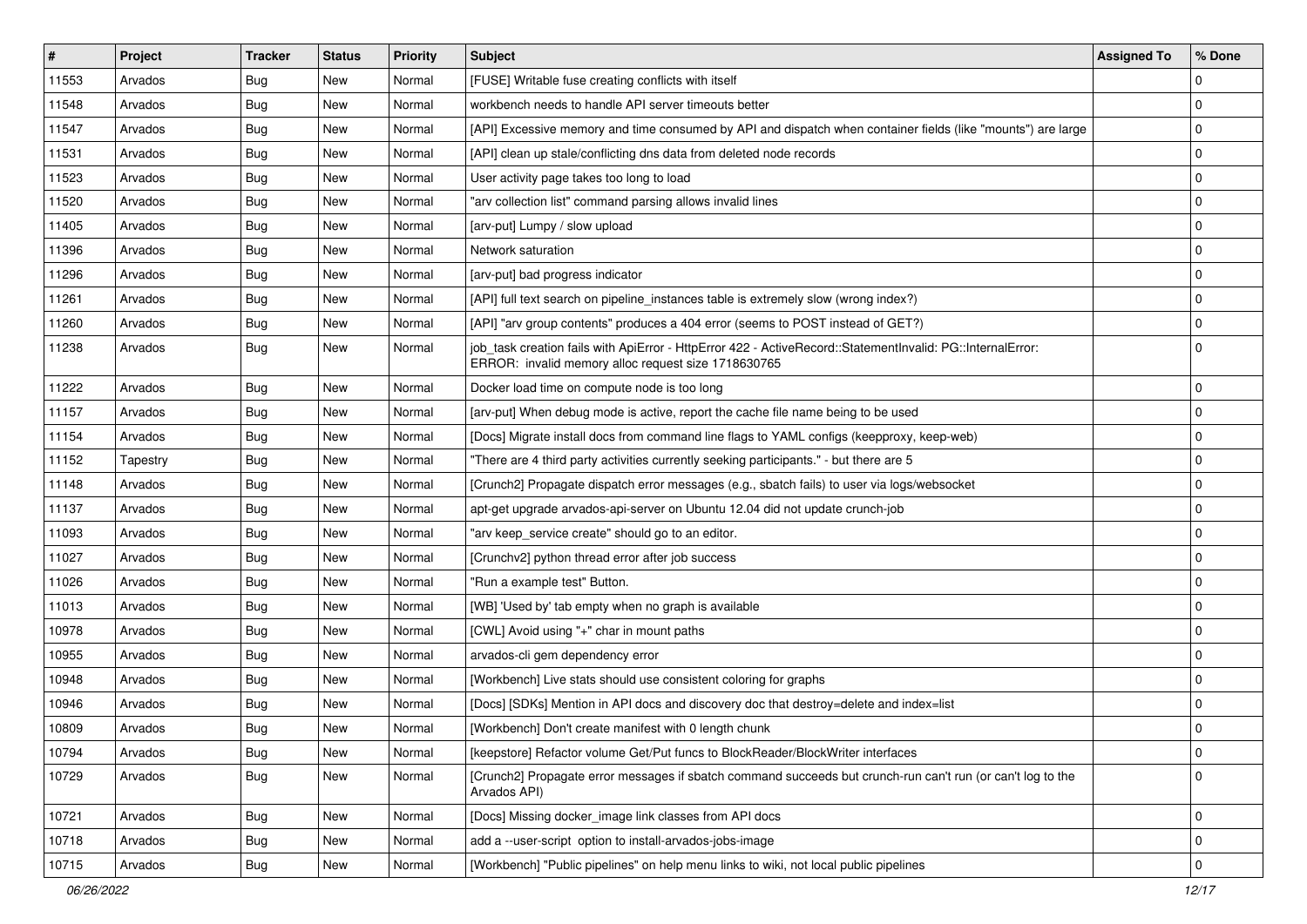| $\pmb{\#}$ | Project | <b>Tracker</b> | <b>Status</b> | <b>Priority</b> | <b>Subject</b>                                                                                                                                                                                                                                                        | <b>Assigned To</b> | % Done         |
|------------|---------|----------------|---------------|-----------------|-----------------------------------------------------------------------------------------------------------------------------------------------------------------------------------------------------------------------------------------------------------------------|--------------------|----------------|
| 10708      | Arvados | Bug            | New           | Normal          | [Crunch2] crunch-run fails trying to set swappiness on ubuntu 1204 kernel                                                                                                                                                                                             |                    | $\Omega$       |
| 10705      | Arvados | <b>Bug</b>     | New           | Normal          | [Crunch2] [API] return a more specific 422 error message when a client calls containers#unlock without having<br>the lock                                                                                                                                             |                    | $\Omega$       |
| 10696      | Arvados | Bug            | New           | Normal          | [CWL] Tries to run docker inside container where docker is not available, gives IOError                                                                                                                                                                               |                    | $\mathbf 0$    |
| 10689      | Arvados | <b>Bug</b>     | <b>New</b>    | Normal          | Crunch1 jobs should still work on a slurm setup configured for Crunch2                                                                                                                                                                                                |                    | $\overline{0}$ |
| 10650      | Arvados | Bug            | New           | Normal          | [Python SDK] Document undocumented methods in RichCollectionBase                                                                                                                                                                                                      |                    | $\mathbf 0$    |
| 10614      | Arvados | <b>Bug</b>     | <b>New</b>    | Normal          | [CWL] a-c-r maximum recursion depth exceeded error                                                                                                                                                                                                                    |                    | $\overline{0}$ |
| 10571      | Arvados | Bug            | New           | Normal          | services/nodemanager test time timout failing                                                                                                                                                                                                                         |                    | $\overline{0}$ |
| 10566      | Arvados | Bug            | <b>New</b>    | Normal          | arvbox destroy fails because some files are owned by root                                                                                                                                                                                                             |                    | $\overline{0}$ |
| 10561      | Arvados | Bug            | New           | Normal          | sometimes `arvbox reboot test` gets stuck asking for a sudo password                                                                                                                                                                                                  |                    | $\overline{0}$ |
| 10554      | Arvados | <b>Bug</b>     | New           | Normal          | Collection file count & size information don't get dynamically updated on collection update                                                                                                                                                                           |                    | $\overline{0}$ |
| 10552      | Arvados | Bug            | New           | Normal          | arvados-git-httpd returns error '500' (Internal Server Error) when a request is not authorized                                                                                                                                                                        |                    | $\overline{0}$ |
| 10545      | Arvados | <b>Bug</b>     | New           | Normal          | arvbox loops forever when something goes wrong                                                                                                                                                                                                                        | Joshua Randall     | 0              |
| 10543      | Arvados | Bug            | New           | Normal          | implement approximate (estimated) counts for API list method                                                                                                                                                                                                          |                    | $\mathbf 0$    |
| 10532      | Arvados | <b>Bug</b>     | <b>New</b>    | Normal          | Multiple links with the same relevant information can be created                                                                                                                                                                                                      |                    | $\overline{0}$ |
| 10531      | Arvados | Bug            | New           | Normal          | [crunchstat-summary] HTML plots should be a superset of text format output                                                                                                                                                                                            |                    | $\overline{0}$ |
| 10514      | Arvados | Bug            | New           | Normal          | [crunch-job] use docker instead of docker.io                                                                                                                                                                                                                          |                    | $\overline{0}$ |
| 10469      | Arvados | Bug            | <b>New</b>    | Normal          | Multiple virtual machines with the same hostname can be created                                                                                                                                                                                                       |                    | $\overline{0}$ |
| 10445      | Arvados | Bug            | New           | Normal          | [SDKs] Fix memory leak in Python SDK Collection class                                                                                                                                                                                                                 |                    | $\overline{0}$ |
| 10444      | Arvados | <b>Bug</b>     | New           | Normal          | [Performance][Workbench] While in a resource #show page, switching between tabs results in fetching the<br>object again from API server. This can cause unacceptable amount of latency for large objects such as large<br>pipeline instances and also to collections. |                    | $\Omega$       |
| 10408      | Arvados | Bug            | <b>New</b>    | Normal          | 4xphq keep balance api request causes oom on api server                                                                                                                                                                                                               |                    | $\overline{0}$ |
| 10390      | Arvados | Bug            | New           | Normal          | crunchstat-summary should explain why "(no report generated)" when possible                                                                                                                                                                                           |                    | $\overline{0}$ |
| 10337      | Arvados | Bug            | <b>New</b>    | Normal          | remove the need of yum reinstall from the installation/upgrade of Rails based components                                                                                                                                                                              |                    | $\mathbf 0$    |
| 10327      | Arvados | <b>Bug</b>     | <b>New</b>    | Normal          | arvados-cwl-runner fails to find secondaryFiles                                                                                                                                                                                                                       |                    | $\overline{0}$ |
| 10319      | Arvados | Bug            | New           | Normal          | [Workbench] list of logins in the admin page isn't showing all logins                                                                                                                                                                                                 |                    | $\overline{0}$ |
| 10298      | Arvados | <b>Bug</b>     | <b>New</b>    | Normal          | [Crunch2] [API] Accept collection UUID or PDH as container image in a container request                                                                                                                                                                               |                    | $\overline{0}$ |
| 10296      | Arvados | Bug            | New           | Normal          | [Centos7] [google_api_python_client] packaging with wrong permissions                                                                                                                                                                                                 |                    | $\overline{0}$ |
| 10265      | Arvados | Bug            | New           | Normal          | [Workbench] Pipeline instance shows wrong button labels in tab area                                                                                                                                                                                                   |                    | $\mathbf 0$    |
| 10206      | Arvados | <b>Bug</b>     | New           | Normal          | [CWL] arvados-cwl-runner may not be handling input files on keep mount correctly                                                                                                                                                                                      |                    | $\mathbf 0$    |
| 10182      | Arvados | Bug            | New           | Normal          | Provide more reasonable error messages for memory issues during container dispatch                                                                                                                                                                                    |                    | $\mathbf 0$    |
| 10177      | Arvados | Bug            | New           | Normal          | Confusing job duration reporting                                                                                                                                                                                                                                      |                    | $\mathbf 0$    |
| 10170      | Arvados | <b>Bug</b>     | New           | Normal          | [Workbench] Jobs on dashboard say "No output" even when they have output                                                                                                                                                                                              |                    | $\mathbf 0$    |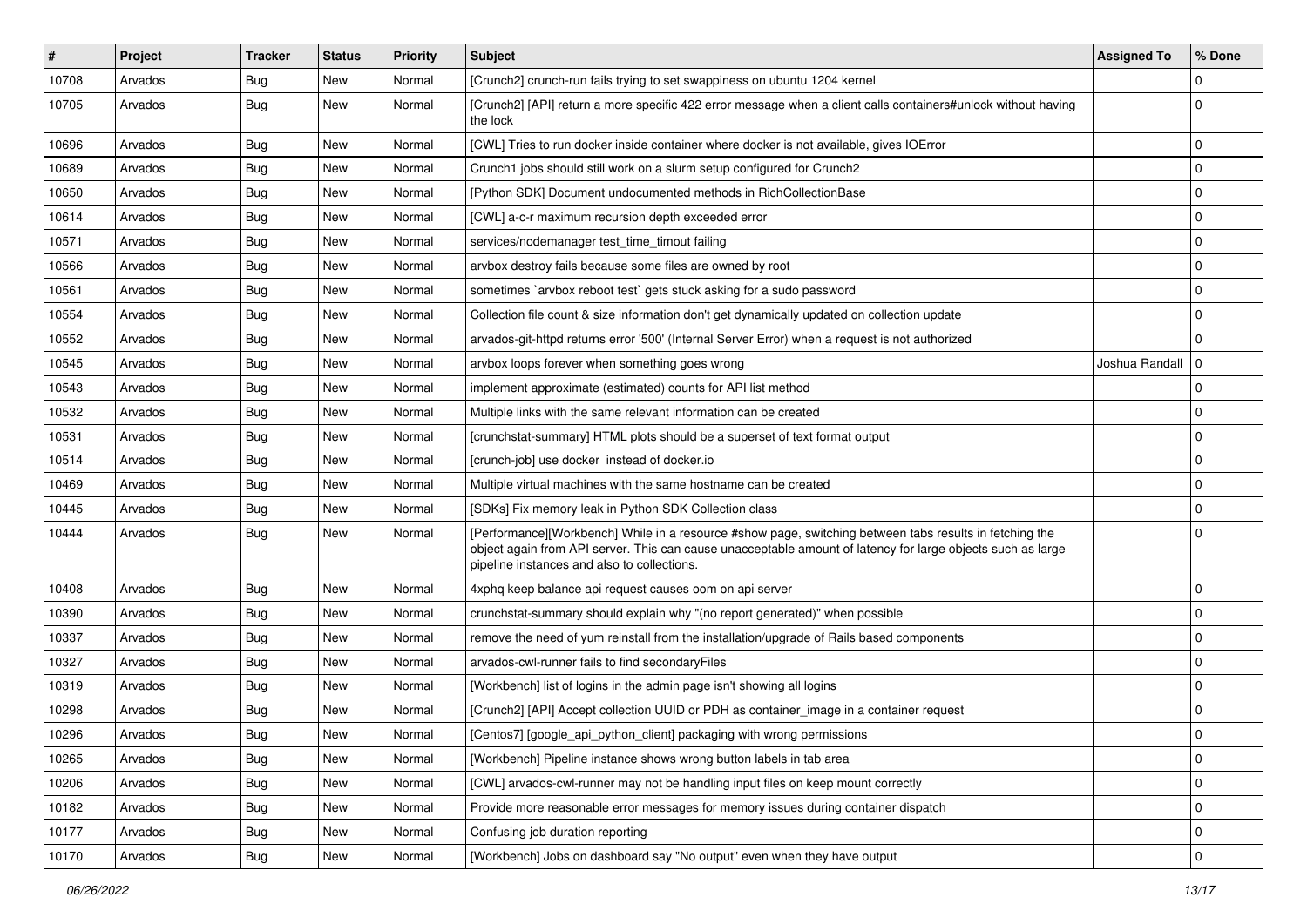| 10142<br>Arvados<br>Bug<br>New<br>[Workbench] Ability to add group from Groups admin page<br>Normal<br>0<br>10127<br>Arvados<br>Bug<br>New<br>$\overline{0}$<br>Normal<br>[API] In each request log entry, report time spent getting current permission graph<br>Bug<br>$\overline{0}$<br>10097<br>Arvados<br>New<br>Normal<br>Python RichCollectionbase's find_or_create() method callers may assume that found object is of "create_type"<br>type<br>10096<br>Arvados<br>Bug<br>Normal<br>RichCollectionBase's _get_src_target method would crash if "source" argument is not basestring and<br>$\overline{0}$<br>New<br>"target_path" is empty.<br>10084<br>Bug<br>$\overline{0}$<br>Arvados<br>New<br>Normal<br>keep-balance reporting large numbers of replicas lost<br>[Workbench] Double-clicking "show version" link causes modal deadlock<br>$\mathbf 0$<br>10018<br>Arvados<br>Bug<br>New<br>Normal<br>9989<br>$\overline{0}$<br>Arvados<br>Bug<br>New<br>[SDKs] Python SDK should use a more recent version of the google api client library<br>Normal<br>[Testing] TestErrorDuringRsync_FakeDstKeepservers<br>$\overline{0}$<br>9985<br>Arvados<br>Bug<br>New<br>Normal<br>[keep-balance] Do not delete blocks referenced by collections with replication_desired=0<br><b>Tom Morris</b><br>$\mathbf 0$<br>9967<br>Arvados<br>Bug<br>New<br>Normal<br>$\overline{0}$<br><b>Tom Morris</b><br>9965<br>Arvados<br>Bug<br>New<br>[CWL][Crunch][Crunch2] crunchrunner should ignore hidden directories when uploading to keep<br>Normal<br>$\mathbf 0$<br>9964<br>[CWL][Crunch2][Crunch] crunchrunner should use CWL globs to output data to keep<br><b>Tom Morris</b><br>Arvados<br>Bug<br>New<br>Normal<br>0<br>9936<br>Arvados<br>New<br>Workbench file upload should allow the selection of directories<br>Bug<br>Normal<br>$\overline{0}$<br>9929<br>Bug<br>Arvados<br>New<br>[SDK] portable_manifest_text() normalizes manifest, breaks CollectionReader() round trip<br>Normal<br>0<br>9921<br>Arvados<br>Bug<br>New<br>[SDKs] Python SDK duplicates resource attributes in top level of params<br>Normal<br>$\mathbf 0$<br>9870<br>Arvados<br>Bug<br>New<br>[FUSE] arv-mount installation documentation not working<br>Normal<br>9755<br>Arvados<br>Bug<br>New<br>[CWL] Creating intermediate folders in working directory (fails in cwl-runner)<br>$\overline{0}$<br>Normal | # | Project | <b>Tracker</b> | <b>Status</b> | <b>Priority</b> | <b>Subject</b> | <b>Assigned To</b> | % Done |
|----------------------------------------------------------------------------------------------------------------------------------------------------------------------------------------------------------------------------------------------------------------------------------------------------------------------------------------------------------------------------------------------------------------------------------------------------------------------------------------------------------------------------------------------------------------------------------------------------------------------------------------------------------------------------------------------------------------------------------------------------------------------------------------------------------------------------------------------------------------------------------------------------------------------------------------------------------------------------------------------------------------------------------------------------------------------------------------------------------------------------------------------------------------------------------------------------------------------------------------------------------------------------------------------------------------------------------------------------------------------------------------------------------------------------------------------------------------------------------------------------------------------------------------------------------------------------------------------------------------------------------------------------------------------------------------------------------------------------------------------------------------------------------------------------------------------------------------------------------------------------------------------------------------------------------------------------------------------------------------------------------------------------------------------------------------------------------------------------------------------------------------------------------------------------------------------------------------------------------------------------------------------------------------------------------------------------------------------------------------------------------------------|---|---------|----------------|---------------|-----------------|----------------|--------------------|--------|
|                                                                                                                                                                                                                                                                                                                                                                                                                                                                                                                                                                                                                                                                                                                                                                                                                                                                                                                                                                                                                                                                                                                                                                                                                                                                                                                                                                                                                                                                                                                                                                                                                                                                                                                                                                                                                                                                                                                                                                                                                                                                                                                                                                                                                                                                                                                                                                                              |   |         |                |               |                 |                |                    |        |
|                                                                                                                                                                                                                                                                                                                                                                                                                                                                                                                                                                                                                                                                                                                                                                                                                                                                                                                                                                                                                                                                                                                                                                                                                                                                                                                                                                                                                                                                                                                                                                                                                                                                                                                                                                                                                                                                                                                                                                                                                                                                                                                                                                                                                                                                                                                                                                                              |   |         |                |               |                 |                |                    |        |
|                                                                                                                                                                                                                                                                                                                                                                                                                                                                                                                                                                                                                                                                                                                                                                                                                                                                                                                                                                                                                                                                                                                                                                                                                                                                                                                                                                                                                                                                                                                                                                                                                                                                                                                                                                                                                                                                                                                                                                                                                                                                                                                                                                                                                                                                                                                                                                                              |   |         |                |               |                 |                |                    |        |
|                                                                                                                                                                                                                                                                                                                                                                                                                                                                                                                                                                                                                                                                                                                                                                                                                                                                                                                                                                                                                                                                                                                                                                                                                                                                                                                                                                                                                                                                                                                                                                                                                                                                                                                                                                                                                                                                                                                                                                                                                                                                                                                                                                                                                                                                                                                                                                                              |   |         |                |               |                 |                |                    |        |
|                                                                                                                                                                                                                                                                                                                                                                                                                                                                                                                                                                                                                                                                                                                                                                                                                                                                                                                                                                                                                                                                                                                                                                                                                                                                                                                                                                                                                                                                                                                                                                                                                                                                                                                                                                                                                                                                                                                                                                                                                                                                                                                                                                                                                                                                                                                                                                                              |   |         |                |               |                 |                |                    |        |
|                                                                                                                                                                                                                                                                                                                                                                                                                                                                                                                                                                                                                                                                                                                                                                                                                                                                                                                                                                                                                                                                                                                                                                                                                                                                                                                                                                                                                                                                                                                                                                                                                                                                                                                                                                                                                                                                                                                                                                                                                                                                                                                                                                                                                                                                                                                                                                                              |   |         |                |               |                 |                |                    |        |
|                                                                                                                                                                                                                                                                                                                                                                                                                                                                                                                                                                                                                                                                                                                                                                                                                                                                                                                                                                                                                                                                                                                                                                                                                                                                                                                                                                                                                                                                                                                                                                                                                                                                                                                                                                                                                                                                                                                                                                                                                                                                                                                                                                                                                                                                                                                                                                                              |   |         |                |               |                 |                |                    |        |
|                                                                                                                                                                                                                                                                                                                                                                                                                                                                                                                                                                                                                                                                                                                                                                                                                                                                                                                                                                                                                                                                                                                                                                                                                                                                                                                                                                                                                                                                                                                                                                                                                                                                                                                                                                                                                                                                                                                                                                                                                                                                                                                                                                                                                                                                                                                                                                                              |   |         |                |               |                 |                |                    |        |
|                                                                                                                                                                                                                                                                                                                                                                                                                                                                                                                                                                                                                                                                                                                                                                                                                                                                                                                                                                                                                                                                                                                                                                                                                                                                                                                                                                                                                                                                                                                                                                                                                                                                                                                                                                                                                                                                                                                                                                                                                                                                                                                                                                                                                                                                                                                                                                                              |   |         |                |               |                 |                |                    |        |
|                                                                                                                                                                                                                                                                                                                                                                                                                                                                                                                                                                                                                                                                                                                                                                                                                                                                                                                                                                                                                                                                                                                                                                                                                                                                                                                                                                                                                                                                                                                                                                                                                                                                                                                                                                                                                                                                                                                                                                                                                                                                                                                                                                                                                                                                                                                                                                                              |   |         |                |               |                 |                |                    |        |
|                                                                                                                                                                                                                                                                                                                                                                                                                                                                                                                                                                                                                                                                                                                                                                                                                                                                                                                                                                                                                                                                                                                                                                                                                                                                                                                                                                                                                                                                                                                                                                                                                                                                                                                                                                                                                                                                                                                                                                                                                                                                                                                                                                                                                                                                                                                                                                                              |   |         |                |               |                 |                |                    |        |
|                                                                                                                                                                                                                                                                                                                                                                                                                                                                                                                                                                                                                                                                                                                                                                                                                                                                                                                                                                                                                                                                                                                                                                                                                                                                                                                                                                                                                                                                                                                                                                                                                                                                                                                                                                                                                                                                                                                                                                                                                                                                                                                                                                                                                                                                                                                                                                                              |   |         |                |               |                 |                |                    |        |
|                                                                                                                                                                                                                                                                                                                                                                                                                                                                                                                                                                                                                                                                                                                                                                                                                                                                                                                                                                                                                                                                                                                                                                                                                                                                                                                                                                                                                                                                                                                                                                                                                                                                                                                                                                                                                                                                                                                                                                                                                                                                                                                                                                                                                                                                                                                                                                                              |   |         |                |               |                 |                |                    |        |
|                                                                                                                                                                                                                                                                                                                                                                                                                                                                                                                                                                                                                                                                                                                                                                                                                                                                                                                                                                                                                                                                                                                                                                                                                                                                                                                                                                                                                                                                                                                                                                                                                                                                                                                                                                                                                                                                                                                                                                                                                                                                                                                                                                                                                                                                                                                                                                                              |   |         |                |               |                 |                |                    |        |
|                                                                                                                                                                                                                                                                                                                                                                                                                                                                                                                                                                                                                                                                                                                                                                                                                                                                                                                                                                                                                                                                                                                                                                                                                                                                                                                                                                                                                                                                                                                                                                                                                                                                                                                                                                                                                                                                                                                                                                                                                                                                                                                                                                                                                                                                                                                                                                                              |   |         |                |               |                 |                |                    |        |
|                                                                                                                                                                                                                                                                                                                                                                                                                                                                                                                                                                                                                                                                                                                                                                                                                                                                                                                                                                                                                                                                                                                                                                                                                                                                                                                                                                                                                                                                                                                                                                                                                                                                                                                                                                                                                                                                                                                                                                                                                                                                                                                                                                                                                                                                                                                                                                                              |   |         |                |               |                 |                |                    |        |
| $\mathbf 0$<br>9750<br>Arvados<br>Bug<br>New<br>Normal<br>[Workbench] UI should advance to new step when user submits their input                                                                                                                                                                                                                                                                                                                                                                                                                                                                                                                                                                                                                                                                                                                                                                                                                                                                                                                                                                                                                                                                                                                                                                                                                                                                                                                                                                                                                                                                                                                                                                                                                                                                                                                                                                                                                                                                                                                                                                                                                                                                                                                                                                                                                                                            |   |         |                |               |                 |                |                    |        |
| 9732<br>$\overline{0}$<br>Arvados<br>Bug<br>New<br>[FUSE] performance issues stat() in python<br>Normal                                                                                                                                                                                                                                                                                                                                                                                                                                                                                                                                                                                                                                                                                                                                                                                                                                                                                                                                                                                                                                                                                                                                                                                                                                                                                                                                                                                                                                                                                                                                                                                                                                                                                                                                                                                                                                                                                                                                                                                                                                                                                                                                                                                                                                                                                      |   |         |                |               |                 |                |                    |        |
| Install extension to allow password reset on RT<br>0<br>9672<br>Bug<br>New<br>Normal<br>Tapestry                                                                                                                                                                                                                                                                                                                                                                                                                                                                                                                                                                                                                                                                                                                                                                                                                                                                                                                                                                                                                                                                                                                                                                                                                                                                                                                                                                                                                                                                                                                                                                                                                                                                                                                                                                                                                                                                                                                                                                                                                                                                                                                                                                                                                                                                                             |   |         |                |               |                 |                |                    |        |
| 9659<br>$\overline{0}$<br>Arvados<br>Bug<br>New<br>[CWL] Jobs crash when arvados/jobs:latest is not suitable to run CWL jobs<br>Normal                                                                                                                                                                                                                                                                                                                                                                                                                                                                                                                                                                                                                                                                                                                                                                                                                                                                                                                                                                                                                                                                                                                                                                                                                                                                                                                                                                                                                                                                                                                                                                                                                                                                                                                                                                                                                                                                                                                                                                                                                                                                                                                                                                                                                                                       |   |         |                |               |                 |                |                    |        |
| 9630<br>Arvados<br>[Crunch2] crunch-dispatch-slurm can't successfully dispatch work when run from a directory it can't write to<br>$\mathbf 0$<br><b>Bug</b><br>New<br>Normal                                                                                                                                                                                                                                                                                                                                                                                                                                                                                                                                                                                                                                                                                                                                                                                                                                                                                                                                                                                                                                                                                                                                                                                                                                                                                                                                                                                                                                                                                                                                                                                                                                                                                                                                                                                                                                                                                                                                                                                                                                                                                                                                                                                                                |   |         |                |               |                 |                |                    |        |
| $\overline{0}$<br>9443<br>Arvados<br>Bug<br>New<br>Normal<br>[keep-rsync] Rename "replications" to "replicas"                                                                                                                                                                                                                                                                                                                                                                                                                                                                                                                                                                                                                                                                                                                                                                                                                                                                                                                                                                                                                                                                                                                                                                                                                                                                                                                                                                                                                                                                                                                                                                                                                                                                                                                                                                                                                                                                                                                                                                                                                                                                                                                                                                                                                                                                                |   |         |                |               |                 |                |                    |        |
| $\overline{0}$<br>9363<br>Arvados<br>Bug<br>[keep-balance] Avoid deleting recently-referenced blocks<br>New<br>Normal                                                                                                                                                                                                                                                                                                                                                                                                                                                                                                                                                                                                                                                                                                                                                                                                                                                                                                                                                                                                                                                                                                                                                                                                                                                                                                                                                                                                                                                                                                                                                                                                                                                                                                                                                                                                                                                                                                                                                                                                                                                                                                                                                                                                                                                                        |   |         |                |               |                 |                |                    |        |
| 9244<br>Arvados<br>Bug<br>[FUSE] .arvados#collection is missing or outdated after writing inside collection<br>$\mathbf 0$<br>New<br>Normal                                                                                                                                                                                                                                                                                                                                                                                                                                                                                                                                                                                                                                                                                                                                                                                                                                                                                                                                                                                                                                                                                                                                                                                                                                                                                                                                                                                                                                                                                                                                                                                                                                                                                                                                                                                                                                                                                                                                                                                                                                                                                                                                                                                                                                                  |   |         |                |               |                 |                |                    |        |
| 9144<br>$\mathbf 0$<br>Arvados<br>Bug<br>New<br>[SDKs] Can't `arv get` a collection by PDH<br>Normal                                                                                                                                                                                                                                                                                                                                                                                                                                                                                                                                                                                                                                                                                                                                                                                                                                                                                                                                                                                                                                                                                                                                                                                                                                                                                                                                                                                                                                                                                                                                                                                                                                                                                                                                                                                                                                                                                                                                                                                                                                                                                                                                                                                                                                                                                         |   |         |                |               |                 |                |                    |        |
| [API] Trying to update a collection by PDH raises a NoMethodError<br>$\overline{0}$<br>9143<br>Arvados<br>Bug<br>New<br>Normal                                                                                                                                                                                                                                                                                                                                                                                                                                                                                                                                                                                                                                                                                                                                                                                                                                                                                                                                                                                                                                                                                                                                                                                                                                                                                                                                                                                                                                                                                                                                                                                                                                                                                                                                                                                                                                                                                                                                                                                                                                                                                                                                                                                                                                                               |   |         |                |               |                 |                |                    |        |
| 9141<br>Arvados<br><b>Bug</b><br>Normal<br>[SDKs] Bad use of RetryLoop in events.py<br>$\bf{0}$<br>New                                                                                                                                                                                                                                                                                                                                                                                                                                                                                                                                                                                                                                                                                                                                                                                                                                                                                                                                                                                                                                                                                                                                                                                                                                                                                                                                                                                                                                                                                                                                                                                                                                                                                                                                                                                                                                                                                                                                                                                                                                                                                                                                                                                                                                                                                       |   |         |                |               |                 |                |                    |        |
| [Workbench] The "Log" tab should have an notification that the job has been queued<br>$\mathbf 0$<br>8901<br>Arvados<br><b>Bug</b><br>New<br>Normal                                                                                                                                                                                                                                                                                                                                                                                                                                                                                                                                                                                                                                                                                                                                                                                                                                                                                                                                                                                                                                                                                                                                                                                                                                                                                                                                                                                                                                                                                                                                                                                                                                                                                                                                                                                                                                                                                                                                                                                                                                                                                                                                                                                                                                          |   |         |                |               |                 |                |                    |        |
| 8873<br>[Docs] file_names Collection field is undocumented<br>$\mathbf 0$<br>Arvados<br>Bug<br>New<br>Normal                                                                                                                                                                                                                                                                                                                                                                                                                                                                                                                                                                                                                                                                                                                                                                                                                                                                                                                                                                                                                                                                                                                                                                                                                                                                                                                                                                                                                                                                                                                                                                                                                                                                                                                                                                                                                                                                                                                                                                                                                                                                                                                                                                                                                                                                                 |   |         |                |               |                 |                |                    |        |
| [Crunch] Job was repeatedly retried on same bad compute node until abandoned<br>$\mathbf 0$<br>8869<br>Arvados<br><b>Bug</b><br>New<br>Normal                                                                                                                                                                                                                                                                                                                                                                                                                                                                                                                                                                                                                                                                                                                                                                                                                                                                                                                                                                                                                                                                                                                                                                                                                                                                                                                                                                                                                                                                                                                                                                                                                                                                                                                                                                                                                                                                                                                                                                                                                                                                                                                                                                                                                                                |   |         |                |               |                 |                |                    |        |
| 8830<br><b>Bug</b><br>[Workbench] No user profile should be required in the default configuration<br>$\overline{0}$<br>Arvados<br>New<br>Normal                                                                                                                                                                                                                                                                                                                                                                                                                                                                                                                                                                                                                                                                                                                                                                                                                                                                                                                                                                                                                                                                                                                                                                                                                                                                                                                                                                                                                                                                                                                                                                                                                                                                                                                                                                                                                                                                                                                                                                                                                                                                                                                                                                                                                                              |   |         |                |               |                 |                |                    |        |
| <b>Bug</b><br>[SDKs] PySDK fails to load CAs for SSL verification when run inside Conda<br>$\mathbf 0$<br>8669<br>Arvados<br>New<br>Normal                                                                                                                                                                                                                                                                                                                                                                                                                                                                                                                                                                                                                                                                                                                                                                                                                                                                                                                                                                                                                                                                                                                                                                                                                                                                                                                                                                                                                                                                                                                                                                                                                                                                                                                                                                                                                                                                                                                                                                                                                                                                                                                                                                                                                                                   |   |         |                |               |                 |                |                    |        |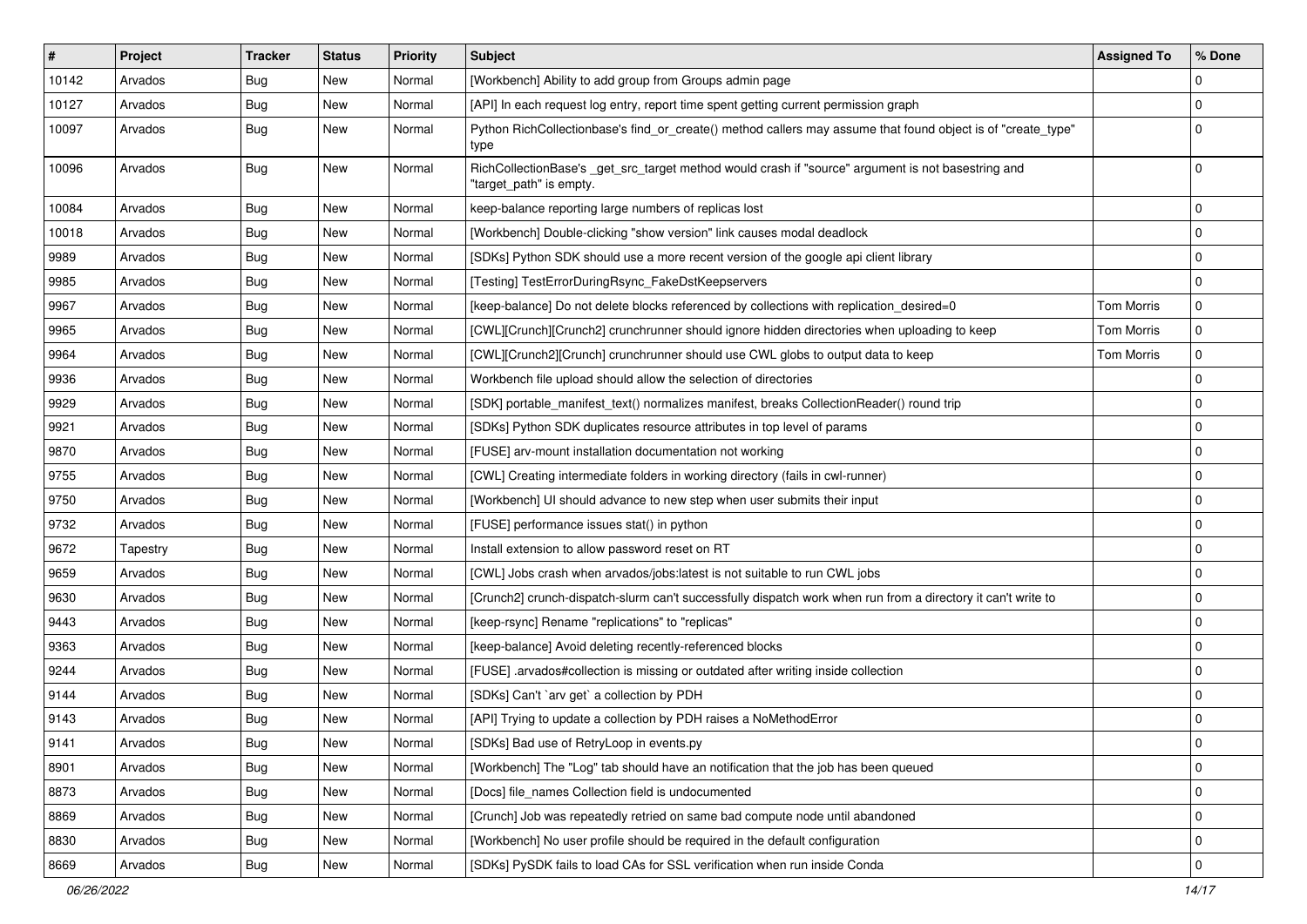| $\sharp$ | Project  | <b>Tracker</b> | <b>Status</b> | <b>Priority</b> | <b>Subject</b>                                                                                  | <b>Assigned To</b> | % Done         |
|----------|----------|----------------|---------------|-----------------|-------------------------------------------------------------------------------------------------|--------------------|----------------|
| 8638     | Arvados  | Bug            | New           | Normal          | [API] List queries using "distinct" option return incorrect number of items_available           |                    | 0              |
| 8621     | Arvados  | Bug            | New           | Normal          | [Wiki] Clean up Computation_and_Pipeline_Processing page                                        |                    | $\overline{0}$ |
| 8538     | Arvados  | Bug            | New           | Normal          | [Workbench/API] Does not derive key name from comments with whitespace                          |                    | $\overline{0}$ |
| 8399     | Arvados  | Bug            | New           | Normal          | [Workbench] Doesn't explain why a job can't be cancelled                                        |                    | $\mathbf 0$    |
| 8387     | Arvados  | Bug            | New           | Normal          | [Docs] Many tutorial instructions are wrong outside Curoverse clusters                          |                    | $\overline{0}$ |
| 8386     | Arvados  | Bug            | New           | Normal          | [Workbench] Many shell node instructions are wrong outside Curoverse clusters                   |                    | $\mathbf 0$    |
| 8349     | Arvados  | Bug            | New           | Normal          | [Docs] keep-web runit script depends on sudo configuration                                      |                    | $\overline{0}$ |
| 8346     | Arvados  | <b>Bug</b>     | New           | Normal          | [API] Bad compute node address detection on private networks                                    |                    | $\overline{0}$ |
| 8322     | Tapestry | Bug            | New           | Normal          | Specimens showing up in profile but not in "/specimens" page                                    |                    | $\overline{0}$ |
| 8317     | Arvados  | <b>Bug</b>     | New           | Normal          | [Provenance Tracking] jobs refer to collections by uuids, not pdh                               |                    | $\mathbf 0$    |
| 8315     | Arvados  | Bug            | New           | Normal          | [SDKs] arv-copy fails to copy a Docker image specified with repo:tag syntax                     |                    | $\overline{0}$ |
| 8294     | Arvados  | Bug            | New           | Normal          | [FUSE] arv-mount usage message shows incorrect order for [--exec ] option                       |                    | $\overline{0}$ |
| 8254     | Arvados  | Bug            | New           | Normal          | Add Gantt chart for pipeline optimization                                                       |                    | $\mathbf 0$    |
| 8195     | Arvados  | Bug            | New           | Normal          | [API] [Workbench] config:check catches and reports YAML parsing errors                          |                    | $\overline{0}$ |
| 8155     | Tapestry | Bug            | New           | Normal          | Fix bulk mail "send" link                                                                       |                    | $\overline{0}$ |
| 8148     | Arvados  | Bug            | New           | Normal          | [FUSE] When we give up trying to write a block, the next operation on the file should fail      |                    | $\overline{0}$ |
| 8121     | Arvados  | Bug            | New           | Normal          | [CRUNCH] Fail gracefully when arvados repo doesn't exists                                       |                    | $\mathbf 0$    |
| 8065     | Arvados  | Bug            | New           | Normal          | Out of memory when using arv-copy not handled gracefully                                        |                    | $\overline{0}$ |
| 7977     | Arvados  | Bug            | New           | Normal          | get rid of dependencies python-pyasn1 python-pyasn1-modules                                     |                    | $\overline{0}$ |
| 7880     | Arvados  | Bug            | New           | Normal          | [Crunch] crunch-dispatch should run the bundled version of crunch-job specified by Gemfile.lock |                    | $\overline{0}$ |
| 7826     | Tapestry | Bug            | New           | Normal          | Make sure that datasets which are served from Keep via get-evidence have collections            |                    | $\overline{0}$ |
| 7823     | Arvados  | Bug            | New           | Normal          | ubuntu package libarvados-perl should depend on libcrypt-ssleay-perl                            |                    | $\overline{0}$ |
| 7743     | Arvados  | Bug            | New           | Normal          | [Workbench] Hide file preview buttons when preview isn't possible with current keep-web config  |                    | $\overline{0}$ |
| 7725     | Arvados  | <b>Bug</b>     | New           | Normal          | [Keep-store] make keep-store lookup token at runtime like keep-proxy does                       |                    | $\pmb{0}$      |
| 7695     | Arvados  | Bug            | New           | Normal          | [API] Accept collection UUID as a job's docker_image constraint                                 |                    | $\overline{0}$ |
| 7673     | Tapestry | Bug            | New           | Normal          | OH integration token appears to time out after a while, user is presented with 'refresh token'  |                    | $\mathbf 0$    |
| 7660     | Arvados  | Bug            | New           | Normal          | [SDKs] PySDK one_task_per_input_file should support a num_retries argument                      |                    | $\mathbf 0$    |
| 7600     | Arvados  | Bug            | New           | Normal          | [Crunch] Unhelpful translation of script parameter outside script_parameters                    |                    | 0              |
| 7575     | Arvados  | <b>Bug</b>     | New           | Normal          | [Documentation] Install guide incurs RVM's sudo wrath                                           |                    | $\mathbf 0$    |
| 7418     | Arvados  | <b>Bug</b>     | New           | Normal          | [SDKs] Unhelpful 404 stack trace when trying to arv-copy a collection without access            |                    | $\mathbf 0$    |
| 7400     | Arvados  | Bug            | New           | Normal          | [Workbench] node visibility as admin vs ordinary user does not line up                          |                    | $\mathbf 0$    |
| 7385     | Arvados  | <b>Bug</b>     | New           | Normal          | [Workbench] Pagination sets limit on last page, causing unintended side effects                 |                    | 0              |
| 7356     | Arvados  | <b>Bug</b>     | New           | Normal          | [Documentation] Various small bugs in the install guide                                         |                    | $\mathbf 0$    |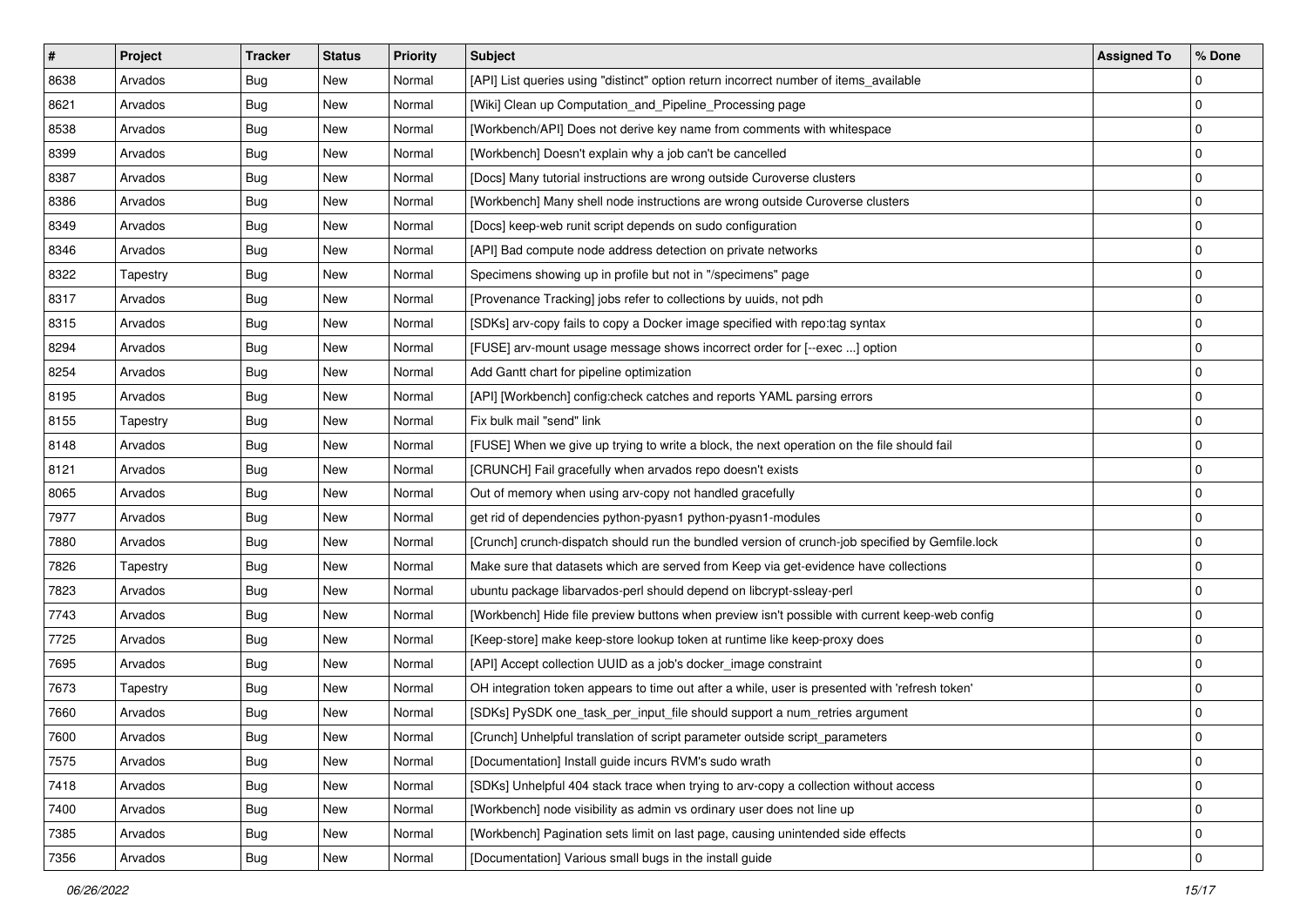| #    | Project | <b>Tracker</b> | <b>Status</b> | <b>Priority</b> | <b>Subject</b>                                                                                                                                                        | <b>Assigned To</b> | % Done      |
|------|---------|----------------|---------------|-----------------|-----------------------------------------------------------------------------------------------------------------------------------------------------------------------|--------------------|-------------|
| 7342 | Arvados | Bug            | New           | Normal          | [Documentation] Install guide explains a few different deployment options                                                                                             |                    | $\Omega$    |
| 7312 | Arvados | <b>Bug</b>     | <b>New</b>    | Normal          | [API] CSS+images missing on login_failure.html                                                                                                                        |                    | $\mathbf 0$ |
| 7232 | Arvados | Bug            | New           | Normal          | [Keep] keepstore should notify sysadmin about error conditions (trying harder than just log.Print())                                                                  |                    | 0           |
| 7230 | Arvados | Bug            | New           | Normal          | [Documentation] FUSE documentation should note granting FUSE permissions                                                                                              |                    | $\mathbf 0$ |
| 7184 | Arvados | <b>Bug</b>     | New           | Normal          | [Deployment] Test distribution packages                                                                                                                               |                    | 0           |
| 7170 | Arvados | Bug            | New           | Normal          | [Documentation] Various small bugs in the CLI SDK install guide                                                                                                       |                    | 0           |
| 7166 | Arvados | <b>Bug</b>     | New           | Normal          | [API] specifying an invalid filter should result in an error                                                                                                          |                    | $\mathbf 0$ |
| 7158 | Arvados | Bug            | New           | Normal          | [Documentation] Document installing the PySDK at a different PREFIX                                                                                                   |                    | 0           |
| 7141 | Arvados | Bug            | New           | Normal          | [API] Advertise anonymous token in discovery document                                                                                                                 |                    | 0           |
| 7129 | Arvados | <b>Bug</b>     | New           | Normal          | [Documentation] RVM and passenger recipes are missing details                                                                                                         |                    | $\mathbf 0$ |
| 7120 | Arvados | <b>Bug</b>     | New           | Normal          | [Keep] keepproxy should log real IP address                                                                                                                           |                    | 0           |
| 7111 | Arvados | <b>Bug</b>     | New           | Normal          | Test arv-copy                                                                                                                                                         |                    | $\mathbf 0$ |
| 7100 | Arvados | Bug            | New           | Normal          | [Workbench] Reusing ArvadosResourceList results in inconsistent results                                                                                               |                    | 0           |
| 7099 | Arvados | Bug            | <b>New</b>    | Normal          | [SDKs] CLI SDK tools use Ruby SDK                                                                                                                                     |                    | $\Omega$    |
| 7008 | Arvados | <b>Bug</b>     | New           | Normal          | [Workbench] Crashes with Fiddlesticks when trying to view a pipeline instance graph copied from another cluster                                                       |                    | $\mathbf 0$ |
| 7003 | Arvados | Bug            | New           | Normal          | [Workbench] warn user when navigation will cause input text to be lost                                                                                                |                    | 0           |
| 7002 | Arvados | Bug            | New           | Normal          | [Workbench] workbench move and copy is incomplete                                                                                                                     |                    | $\mathbf 0$ |
| 6992 | Arvados | <b>Bug</b>     | New           | Normal          | [API] Support numeric filter comparisons for numeric fields                                                                                                           |                    | 0           |
| 6991 | Arvados | Bug            | New           | Normal          | [Keep] multiple response. Writeheader calls                                                                                                                           |                    | $\Omega$    |
| 6968 | Arvados | Bug            | New           | Normal          | [SDKs] arv-copy continues copying when a collection's content address is wrong, but warns and exits a special<br>code                                                 |                    | $\mathbf 0$ |
| 6959 | Arvados | Bug            | <b>New</b>    | Normal          | [SDKs] arv-copy raises an unexpected backtrace on ^C                                                                                                                  |                    | $\Omega$    |
| 6922 | Arvados | <b>Bug</b>     | New           | Normal          | [API] [Maybe] Update API server to support Git 1.7.2                                                                                                                  |                    | $\mathbf 0$ |
| 6921 | Arvados | Bug            | New           | Normal          | [SDKs] `arv create` creates an object from an empty file                                                                                                              |                    | 0           |
| 6920 | Arvados | <b>Bug</b>     | New           | Normal          | [Workbench] Remove Keep disks link?                                                                                                                                   |                    | $\mathbf 0$ |
| 6919 | Arvados | Bug            | New           | Normal          | [Documentation] Make keepproxy install guide follow nginx conventions                                                                                                 |                    | 0           |
| 6886 | Arvados | Bug            | New           | Normal          | [Documentation] A user with an older install may land in a page that requires the "latest" prerequisites.                                                             |                    | $\Omega$    |
| 6883 | Arvados | <b>Bug</b>     | New           | Normal          | [Deployment] arvados-api-server-upgrade.sh should set up git_repositories_dir                                                                                         |                    | $\mathbf 0$ |
| 6780 | Arvados | Bug            | New           | Normal          | [git] "git clone https://" with a bogus token should respond 4xx, not 5xx                                                                                             |                    | $\mathbf 0$ |
| 6772 | Arvados | Bug            | <b>New</b>    | Normal          | [API] Should not be necessary to host git repos on the same host as API server                                                                                        |                    | $\mathbf 0$ |
| 6762 | Arvados | Bug            | New           | Normal          | [FUSE][Performance] Job to md5sum 1TiB of 1MiB files in parallel is very slow                                                                                         |                    | $\mathbf 0$ |
| 6677 | Arvados | <b>Bug</b>     | New           | Normal          | [Workbench] Anonymous user is listed in the "Share with users" popup when anonymous viewing is disabled,<br>while "Share with groups" popup omits the anonymous group |                    | $\Omega$    |
| 6635 | Arvados | <b>Bug</b>     | New           | Normal          | [Documentation] document installation of node manager                                                                                                                 |                    | $\mathbf 0$ |